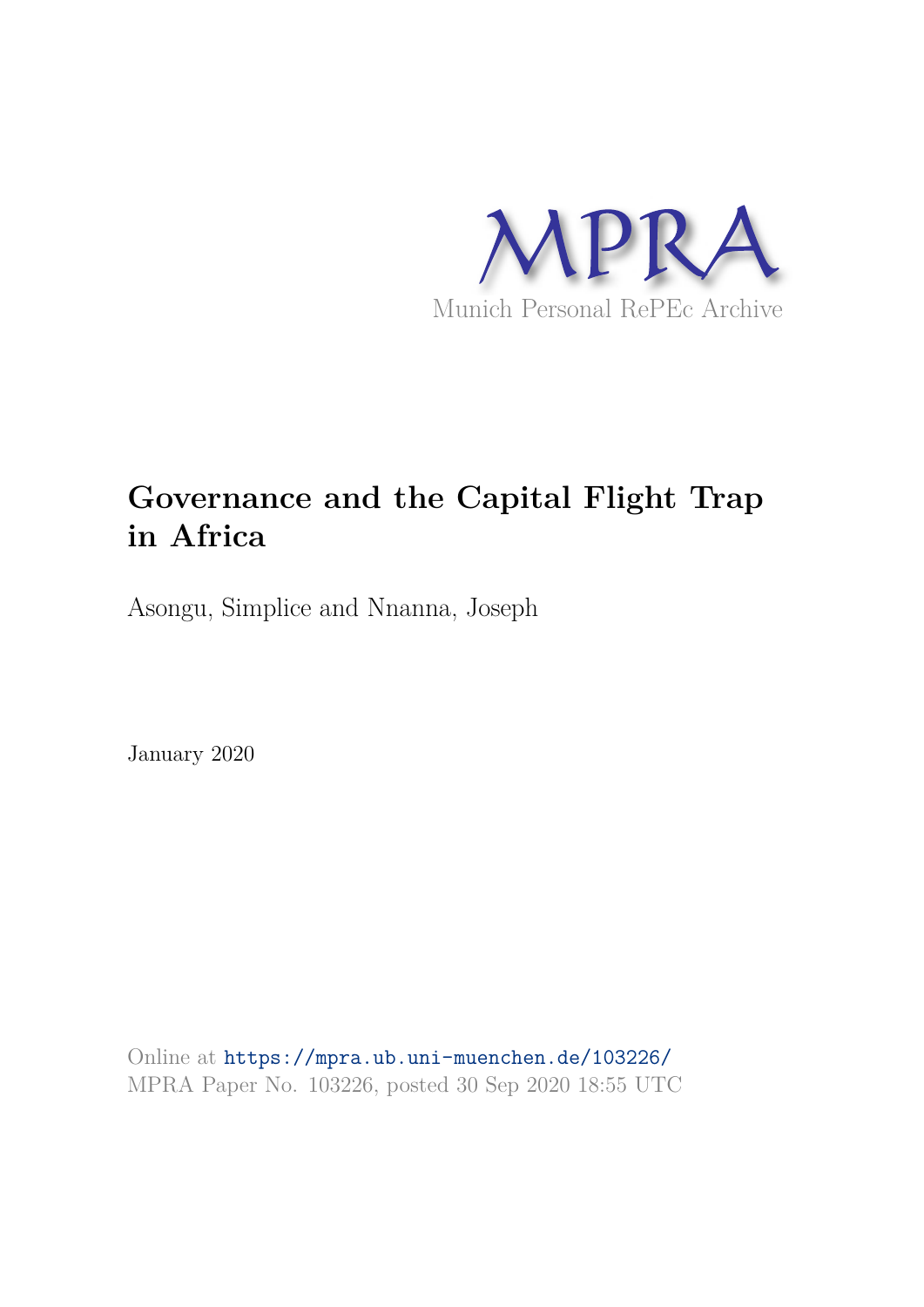# A G D I Working Paper

# WP/20/024

# **Governance and the Capital Flight Trap in Africa** <sup>1</sup>

Forthcoming: Transnational Corporations Review

### **Simplice A. Asongu**

African Governance and Development Institute, P. O. Box 8413, Yaoundé, Cameroon E-mails: [asongusimplice@yahoo.com](mailto:asongusimplice@yahoo.com) [asongus@afridev.org](mailto:asongus@afridev.org) /

#### **Joseph Nnanna**

The Development Bank of Nigeria, The Clan Place, Plot 1386A Tigris Crescent, Maitama, Abuja, Nigeria E-mail: [jnnanna@devbankng.com](mailto:jnnanna@devbankng.com) 

 $\overline{a}$ 

<sup>&</sup>lt;sup>1</sup> This working paper also appears in the Development Bank of Nigeria Working Paper Series.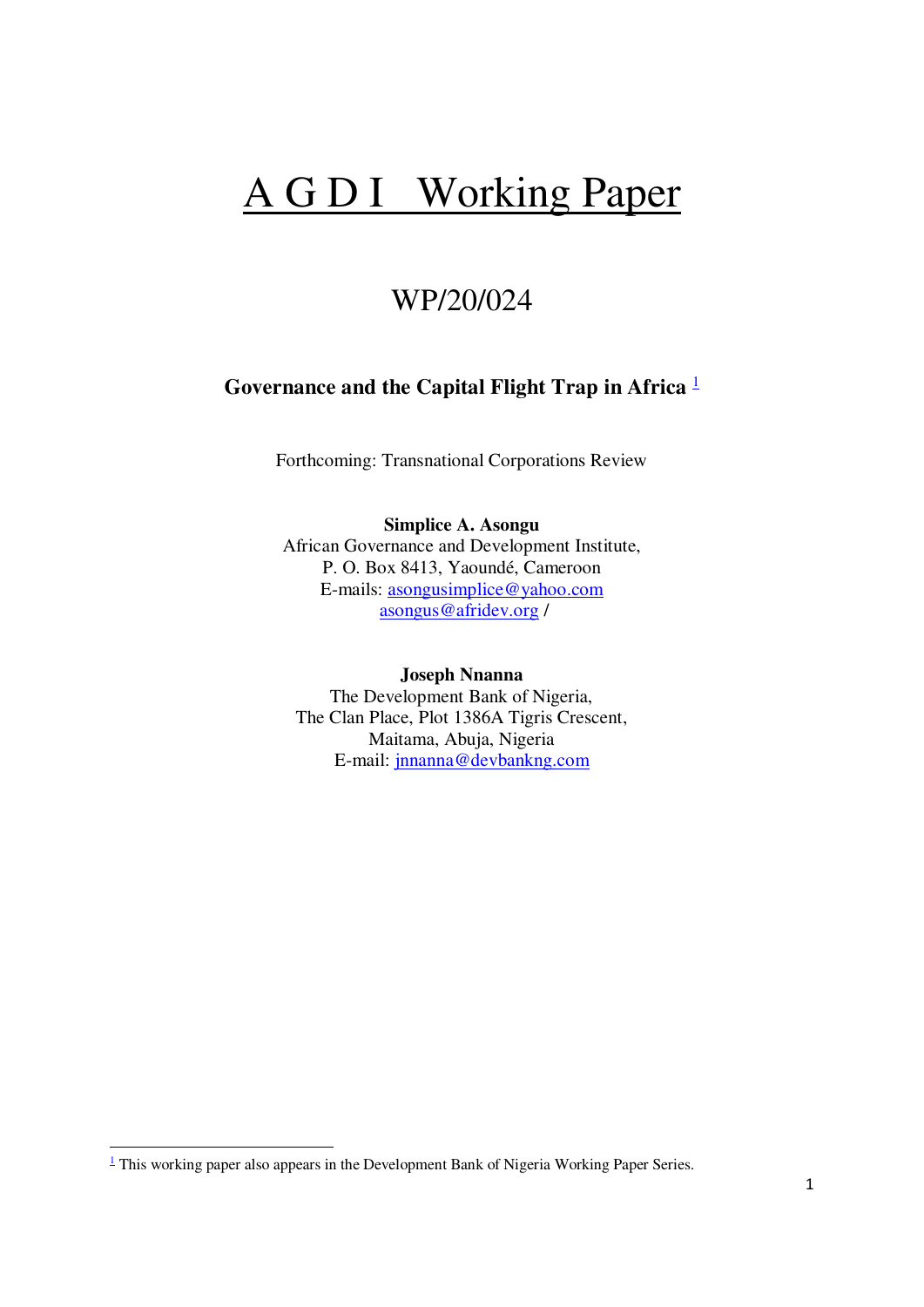Research Department

#### **Governance and the Capital Flight Trap in Africa**

**Simplice A. Asongu & Joseph Nnanna** 

January 2020

#### **Abstract**

The study examines the use of governance tools to fight capital flight by reducing the capital flight trap. Two overarching policy syndromes are addressed in the study. It first assesses whether governance is an effective deterrent to the capital flight trap in Africa, before examining what thresholds of government quality are required to fight the capital flight trap in the continent. The following findings are established. Evidence of a capital flight trap is apparent because past values of capital flight have a positive effect on future values of capital flight. The net effects from interactions of the capital flight trap with political stability, regulation quality, economic governance and corruption-control on capital flight are positive. The critical masses at which "voice & accountability" and regulation quality can complement the capital flight trap to reduce capital flight are respectively, 0.120 and 0.680, which correspond to the best performing countries. Policy implications are discussed.

*JEL*: C50; E62; F34; O55; P37

*Keywords*: governance; capital flight; capital flight trap; Africa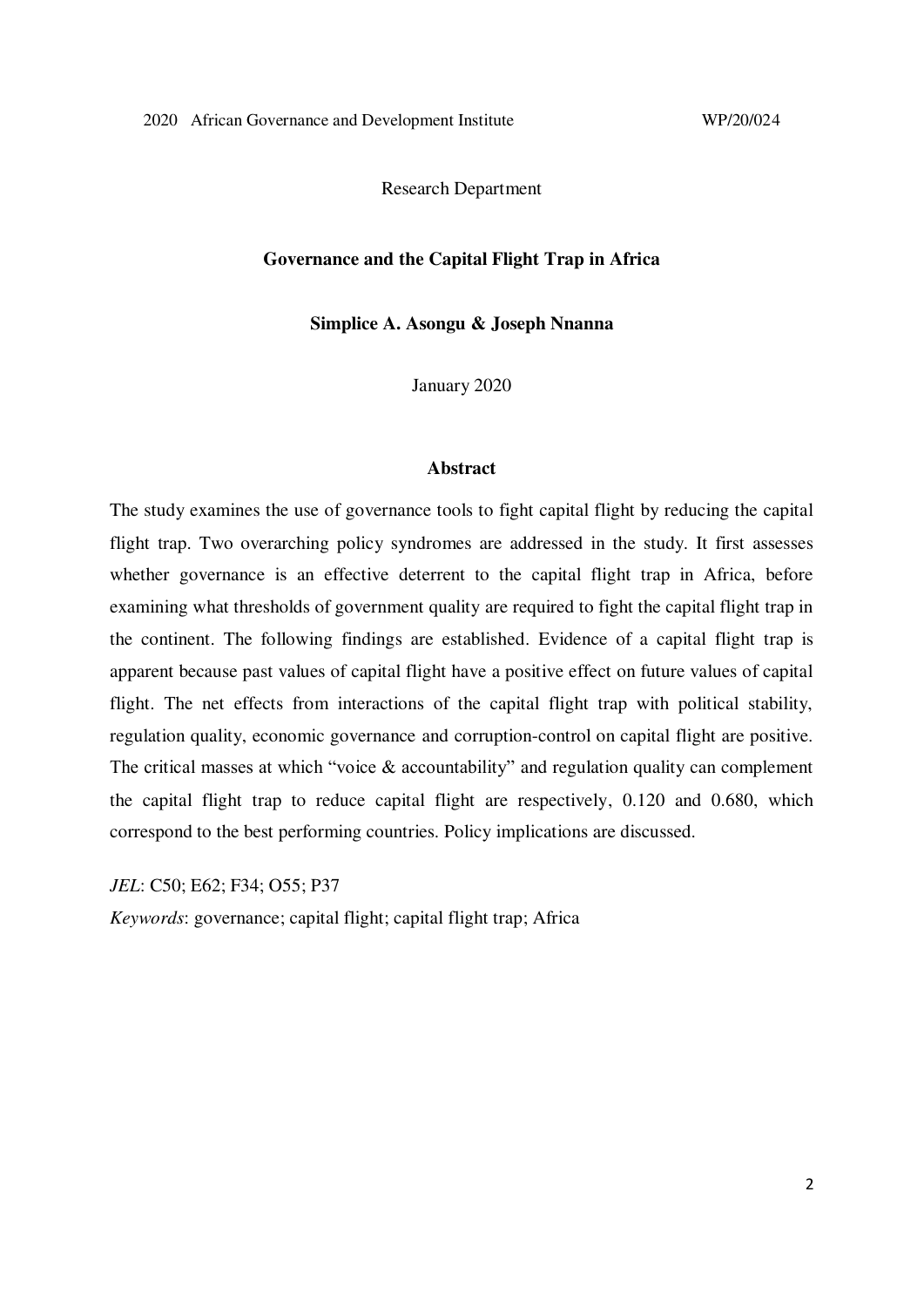#### **1. Introduction**

 $\overline{a}$ 

 Two main questions are addressed by this study. On the one hand, it assesses whether governance is an effective deterrent to the capital flight trap in Africa<sup>2</sup>. On the other hand, it examines what critical masses of government quality are required to fight the persistence of capital flight in the continent. In order to tackle the overarching issues, the study is simultaneously concerned with avoiding the capital flight trap and capital flight. To avail room for more policy implications, we bundle and unbundle governance, notably: (i) political governance from "voice and accountability" and political stability; (ii) economic governance from regulation quality and government effectiveness and (iii) institutional governance from the rule of law and corruption-control.

 The policy relevance of addressing the underlying questions builds on the negative development consequences of capital flight. Capital flight is the effect of an offshore financial economy that is substantially traceable to the absence of good governance (Gankou et al., 2016; Christensen, 2011; Ndikumana, 2016; Asongu, 2017a; Asongu & Nwachukwu, 2017). There is a paradox between the increasing capital flight from Africa and the substantially documented need of finance for the continent's growing ambitions. On the one hand, the continent is a net creditor to the rest of the world because her capital outflows substantially surpass corresponding capital inflows (Boyce & Ndikumana, 2012a; Asongu et al., 2019). For instance, according to the narrative, thirty-three countries in sub-Saharan Africa (SSA) lost approximately 814 billion US Dollars (in constant of 2010 terms) between 1970 and 2010, to capital flight. The lost amount is higher than either official development assistance or foreign direct investment received during the same period which stood respectively at 659 and 306 billion US Dollars.

On the other hand, the lack of financing is fundamental to Africa's poverty and underdevelopment (Darley, 2012; Boyce & Ndikumana, 2012a; Tuomi, 2011; Bartels et al., 2009; Asongu & Odhiambo, 2019a; Onifade et al., 2020a, 2020b). Accordingly, such lack of finance has limited socio-economic investment that is essential for the alleviation of poverty.

<sup>&</sup>lt;sup>2</sup> The capital flight trap can be defined as persistence in capital flight whereby past capital flight positively affects future capital flight. The conception and definition of the capital flight trap is consistent with contemporary literature on persistence in macroeconomic phenomena in which hysteresis in macroeconomic phenomena is apparent when past values of macroeconomic phenomena have a positive incidence on future values of the corresponding macroeconomic phenomena, notably: persistence in terrorism (Asongu, 2019) and inequality (Tchamyou, 2020a). In the attendant persistence literature, one lag is enough to capture past information. The one lag rule of thumb is consistent with the data of capital flight in this study because, the correlation between level and first lag series' of capital fight is high (i.e. exceeds the rule of thumb threshold of 0.800) while the correlation between the level and second lag series' is not high.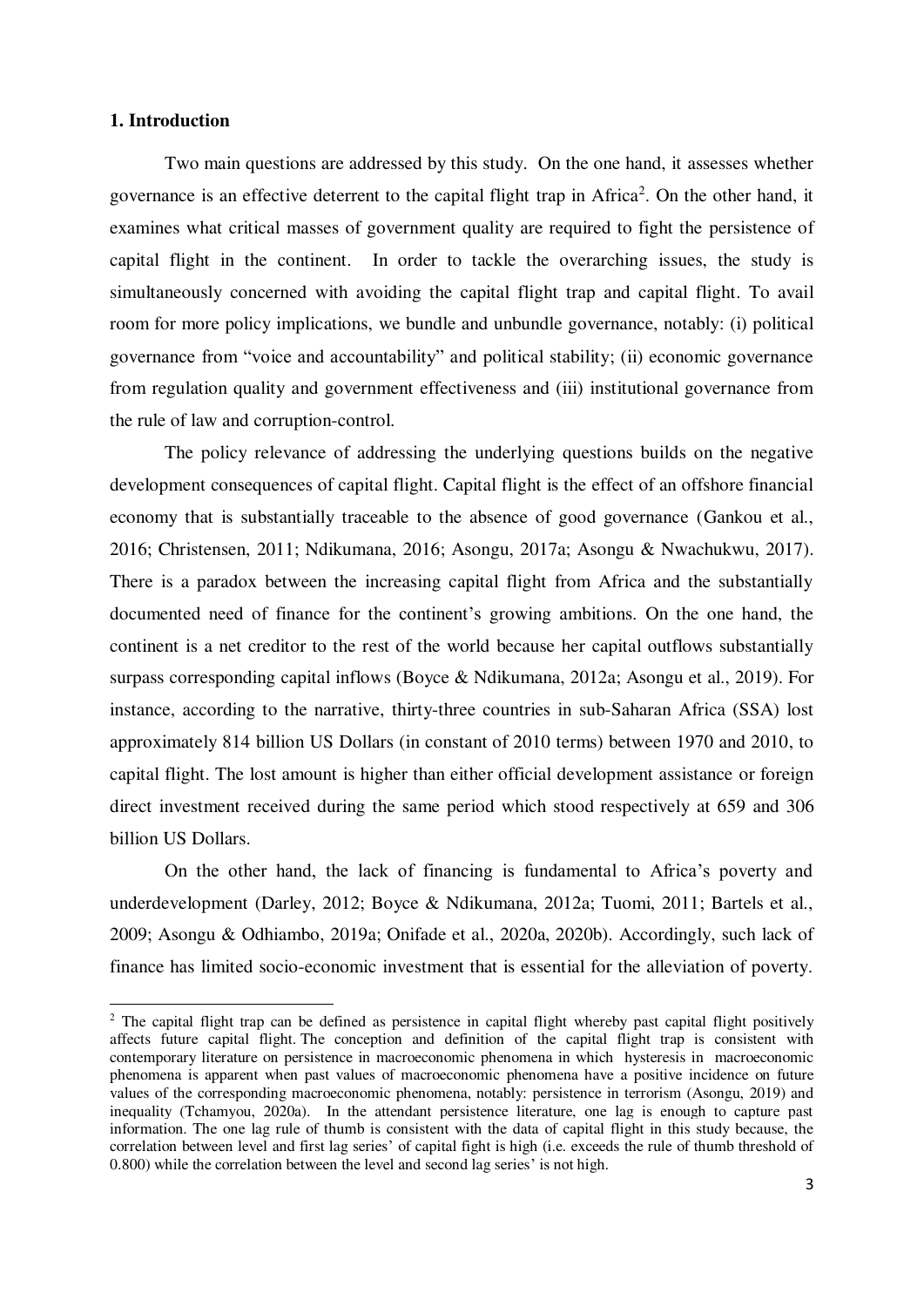This narrative culminates with a recent World Bank report on achievement of the Millennium Development Goals (MDGs) which has revealed that extreme poverty has been decreasing in all regions of the world with the exception of Africa where about 45% of countries in SSA were substantially off-track from achieving the MDGs extreme poverty target (World Bank, 2015; Tchamyou, 2019).

Accordingly, in spite of the growing bulk of capital flight (Ndiaye & Siri, 2016; Mpenya et al., 2016) and governance (Kangoye, 2013; Musila & Sigué, 2010) literature, not very much is known about the connections between capital flight, the capital flight trap and governance. Against this backdrop, this study has a threefold contribution to existing literature, notably, by: (i) advancing knowledge in evolving paradigms in the conception and definition of governance; (ii) addressing gaps in the literature and (iii) introducing the modelling of the capital flight trap. The third contribution is the most important.

First, the study complements a stream of literature on evolving paradigms in the definition; conception and measurement of governance (Asongu, 2016). To put this point into perspective, an inference is falsifiable if the term "political governance" is employed without the term being derived from a composite indicator that consists of both "political stability" and "voice & accountability". In the same vein, it is inappropriate to use "economic governance" unless it is an embodiment of government effectiveness and regulation quality. Recent empirical examples of the employment of governance without a comprehensive appreciation include Kangoye (2013) who has used corruption-control and governance interchangeably. Accordingly, in the study under criticism, governance appears in the title whereas corruption-control is the main indicator. In essence, corruption-control is only an aspect of institutional governance. The study addresses the underlying issue by clearly articulating distinctions between various concepts of governance.

Second, whereas there is a growing body of literature on capital flight in Africa, the relationship between governance, the capital flight trap and capital flight has not received the scholarly attention it deserves. Contemporary literature for the most part, has focused on causes and consequences of capital flight, notably, on: the nexus between fiscal policy and capital flight (Muchai & Muchai, 2016); determinants of capital flight in Ethiopia (Geda & Yimer, 2016) and Madagascar (Ramiandrisoa & Rakotomanana, 2016); capital flight and trade misinvoicing in Zimbabwe (Kwaramba et al., 2016); the relationship between natural resources and capital flight in Cameroon (Mpenya et al., 2016); the nexus between tax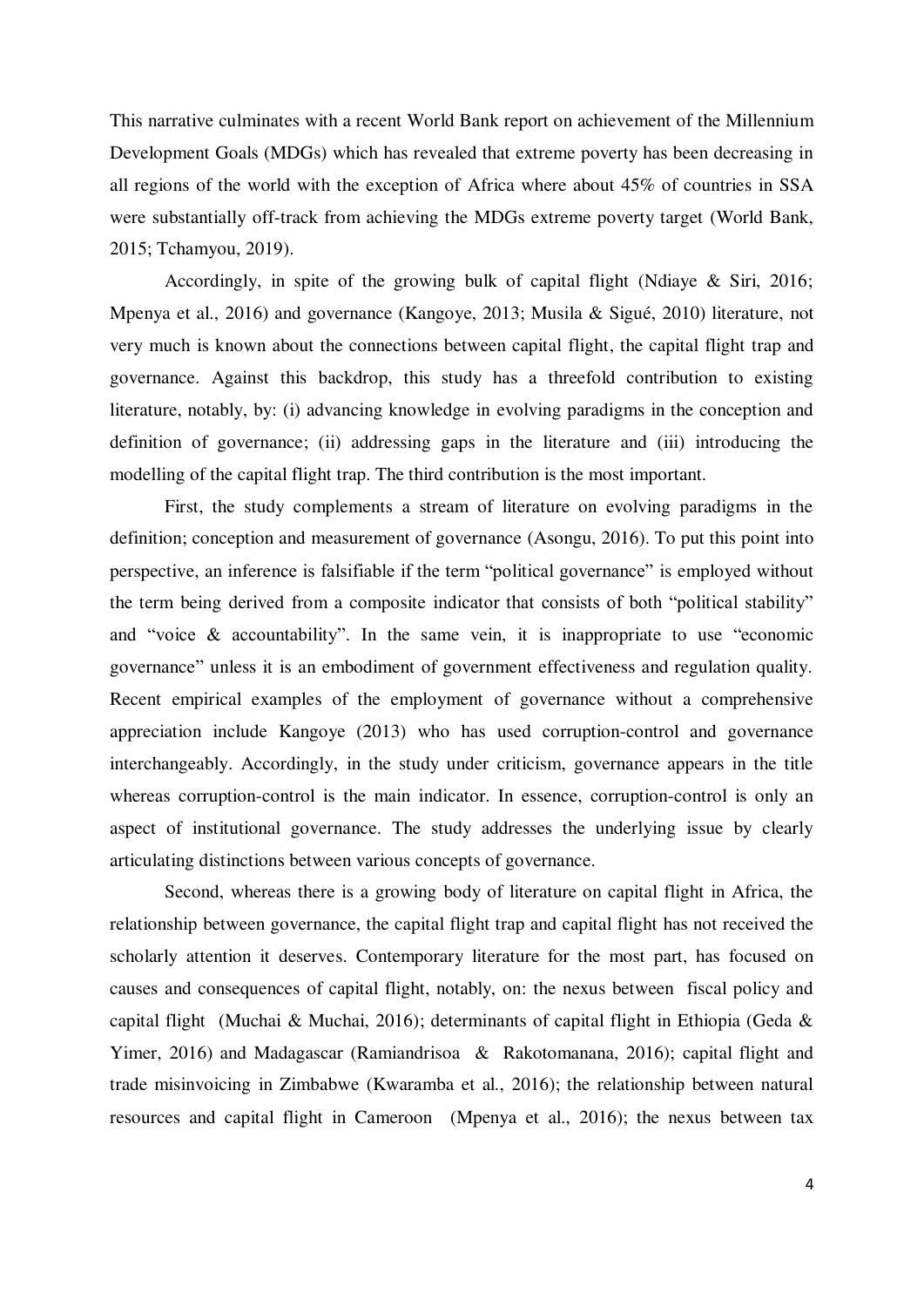income and capital flight in Burkina Faso (Ndiaye & Siri, 2016) and the connection between capital flight and public social expenditure in Congo-Brazzaville (Moulemvo, 2016).

Third, instead of focusing on the nexus between capital flight and governance, this study addresses the relationship between governance, the capital flight trap and capital flight, in order to assess how governance can be used as a policy tool to mitigate the role of the capital flight trap on capital flight. It is relevant to distinguish the capital flight trap from capital flight because both are policy syndromes that deserve policy and scholarly attention (Ndikumana & Boyce, 2011a, 2011b; Boyce & Ndikumana, 2001, 2011). Moreover, to the best of our knowledge, this is the first study in the capital flight literature to model how policy variables can be employed to fight a capital flight trap. Moreover, in the post-2015 development agenda, addressing how the sustainability of capital flight can be tackled should be more relevant to policy.

It is important to briefly discuss the theoretical connections between capital flight and governance, in the chronology of: political governance, economic governance and institutional governance. First, investors are very likely to respond to political instability and violence by disinvesting and transferring their capital to environments that are associated with lower risks in investment. Therefore, direct effects can be expected from political governance characteristics such as political instability, democracy and accountability. Moreover, government executives that stifle voice and accountability are likely to be rewarded with less capital inflows or more capital outflows. A political environment is an important determinant of capital flight because it is related to damages/losses of assets and/or changes in investmentrelated insurance premiums (Collier et al., 2004; Davies, 2008; Ndikumana et al., 2015). In addition, if portfolio investors lack confidence in domestic political institutions (e.g. competitive elections and executive accountability), it is very likely that they withdraw and/or divert their investments to countries that have more credible and stable political institutions. In summary, political environmental features influence security claims linked to foreign ownership as well as the performance of foreign markets (Lensink et al., 2000; Le & Zak, 2006). Government officials are also more likely to siphon government funds and deposit in tax havens in the absence of political stability and "voice and accountability".

Second, investors can be discouraged from investing in an economy owing to an uncertain economic outlook, which is often the product of poor economic governance. In other words, investors have been documented to prefer less ambiguous investment climates (Kelsey & le Roux, 2017, 2018). Poor governance can lead to substantial damages in the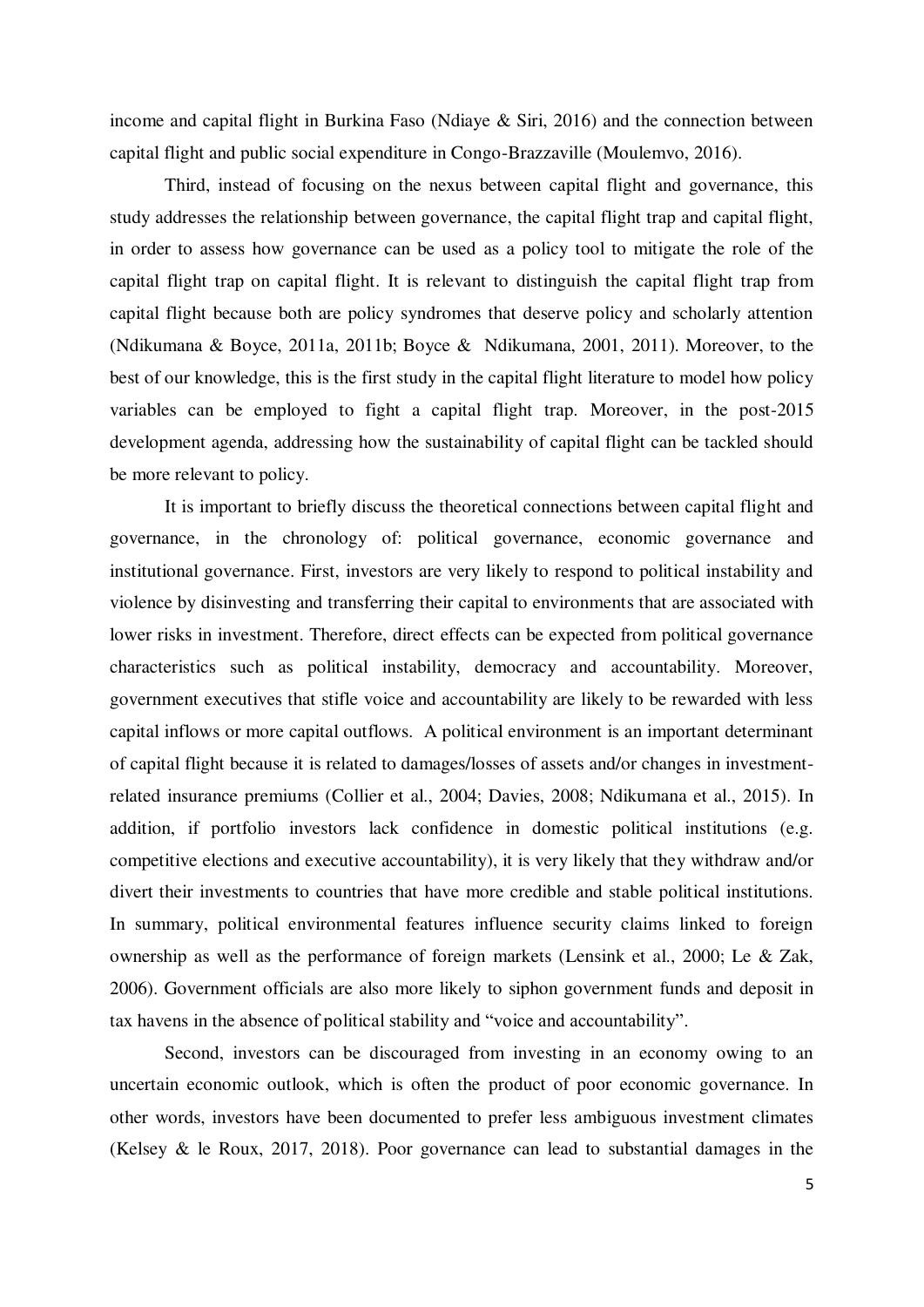economy and such economic setbacks influence investors' perceptions about asset valuation. Hence, in the face of bleak macroeconomic prospects and a poor economic outlook, assets and money can easily be diverted from one country to another. From the perspective of government officials, in an atmosphere of poor economic governance, the formulation and implementation of policies that deliver public commodities could be designed to divert government funds to tax havens.

Third, on the connection between capital flight and institutional governance, we argue that both the rule of law and corruption-control affect the confidence that investors bestow on an economy and the capacity of public officials to siphon and divert funds to tax havens abroad. In essence, investors are less likely to put their money in an economic environment where disrespect of the rule of law is systemic. Such investors are also not very likely to engage in investing if they are reasonably convinced that economic governance can be weakened through predation by the State. Accordingly, respect of the rule of law guarantees: more property rights protection and investors that they would not be expropriated of their investments. Such expropriation discourages foreign investments and affects capital flight. In addition, countries that have corrupt executives often lack the commitment to respect the rights to private ownership and/or property rights. The narrative in this paragraph on the relationship between institutional governance and capital flight is consistent with recent literature on the nexus between institutional governance and industrialisation (Asongu & Odhiambo, 2019b), notably, that investors prefer macroeconomic environments that are characterised by better information accounting standards (La Porta et al., 1998), efficient courts (Djankov et al., 2003) and enhanced institutions with less corrupt governments (La Porta et al., 1999). These tendencies have been confirmed in African-focused institutional studies (Asongu, 2012; Fowowe, 2014; Muazu & Alagidede, 2017).

In the light of the above, the following testable hypotheses are examined in the empirical section of this study, namely: (i) *Hypothesis 1* (Political governance decreases the positive incidence of the capital flight trap on capital flight); (ii) *Hypothesis 2* (Economic governance reduces the positive influence of the capital flight trap on capital flight) and (iii) *Hypothesis 3* (Institutional governance decreases the positive effect of the capital flight trap on capital flight). The two research questions disclosed in the first paragraph of this section are assessed by each of the three testable hypotheses. The rest of the study is structured as follows. Section 2 discusses research methods, while Section 3 presents the empirical results. Section 4 concludes with implications and future research directions.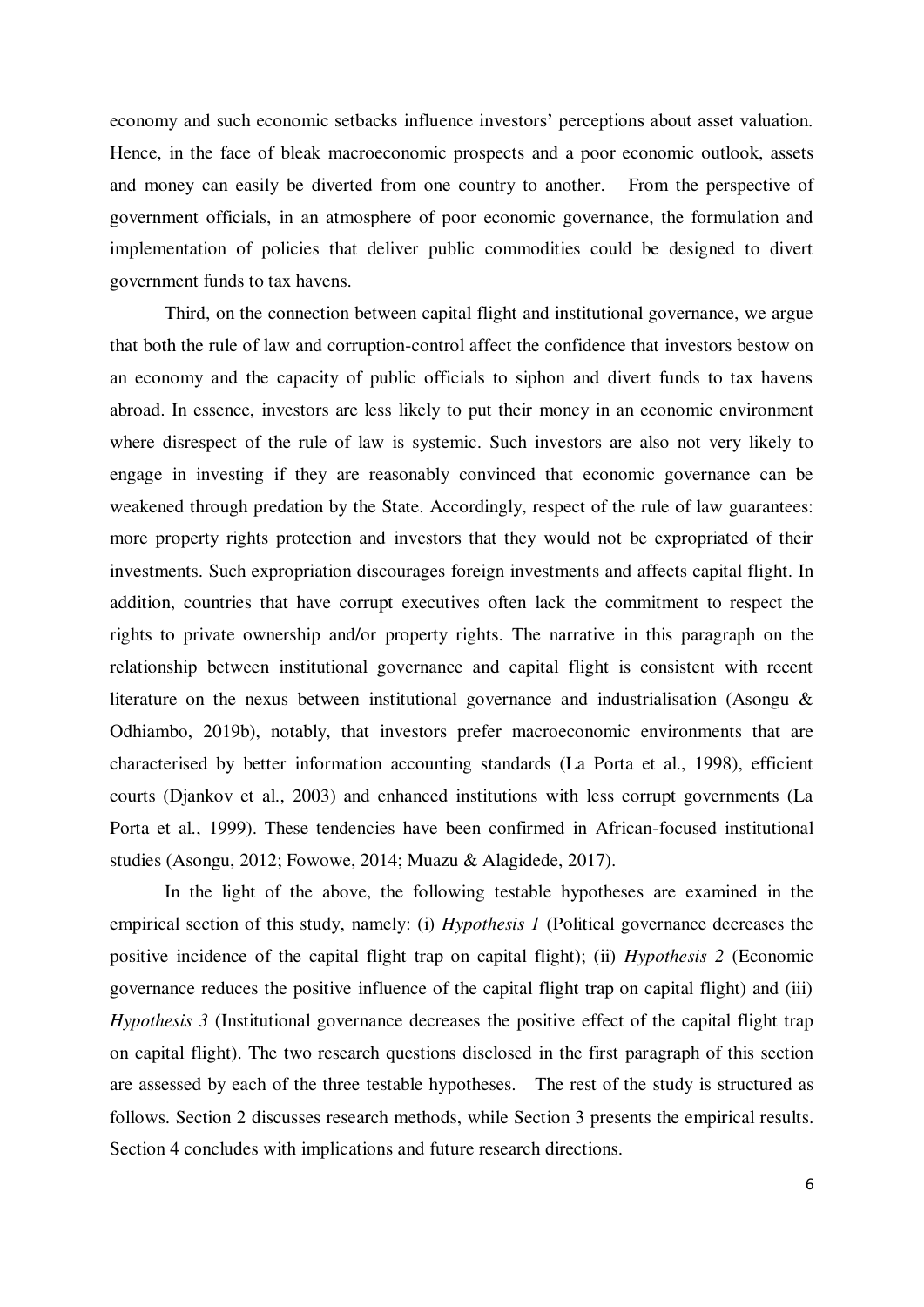#### **2. Research methods**

#### **2.1 Data, measurements and control variables**

The study examines a panel of thirty-seven African countries using data for period 1996-2010 from three main sources, notably: (i) capital flight from Boyce and Ndikumana (2012a); (ii) governance variables from the World Bank Governance Indicators and (iii) macroeconomic economic control variables from the African Development Indicators of the World Bank. The periodicity of 1996-2010 is due to constraints in data availability at the time of the study. Whereas 2010 is the latest year for the capital flight data, good governance indicators are only available from 1996.

 The dependent variable which is capital flight shows unrecorded capital flows between one country and the rest of the world. The measurement of these flows starts with inflows in foreign exchange that are considered in a country's balance of payments, such that, missing money (the difference between recorded inflows and corresponding outflows) is presented in terms of "net errors and omissions". The capital flight measurement is consistent with recent literature (Weeks, 2015; Efobi & Asongu, 2016).

 The main concern with the applicability of the capital flight indicator is the fact that it cannot be directly compared with other variables because it is disclosed in constant 2010 US Dollar terms. Borrowing from Asongu (2014a), the concern is addressed by: (i) transforming current GDP into constant 2010 terms; (ii) dividing the corresponding value by 1 000 000 to obtain a GDP constant of 2010 USD (in millions) and (iii) finally dividing the capital flight data by the GDP constant of 2010 USD (in millions). Ultimately, an indicator of capital flight is obtained that is comparable with other variables in terms of means and standard deviations (see Appendix 2).

 The governance indicators from Kaufmann et al. (2010) are bundled in Section 2.1 by means of principal component analysis (PCA). Though unbundled, the six governance indicators have been used in recent governance literature (Oluwatobi et al., 2015; Andrés et al., 2015; Yerrabit & Hawkes, 2015; Gani, 2011; Ajide & Raheem, 2016a, 2016b).

 In addition to the governance indicators, another independent variable of interest is the lagged value of capital flight that is used to assess the capital flight trap. This lagged value of capital flight is interacted with governance indicators in order to examine: (i) the net effect of governance and the capital flight trap on capital flight and (ii) thresholds of governance at which governance interacts with the capital flight trap to have a negative effect on capital flight.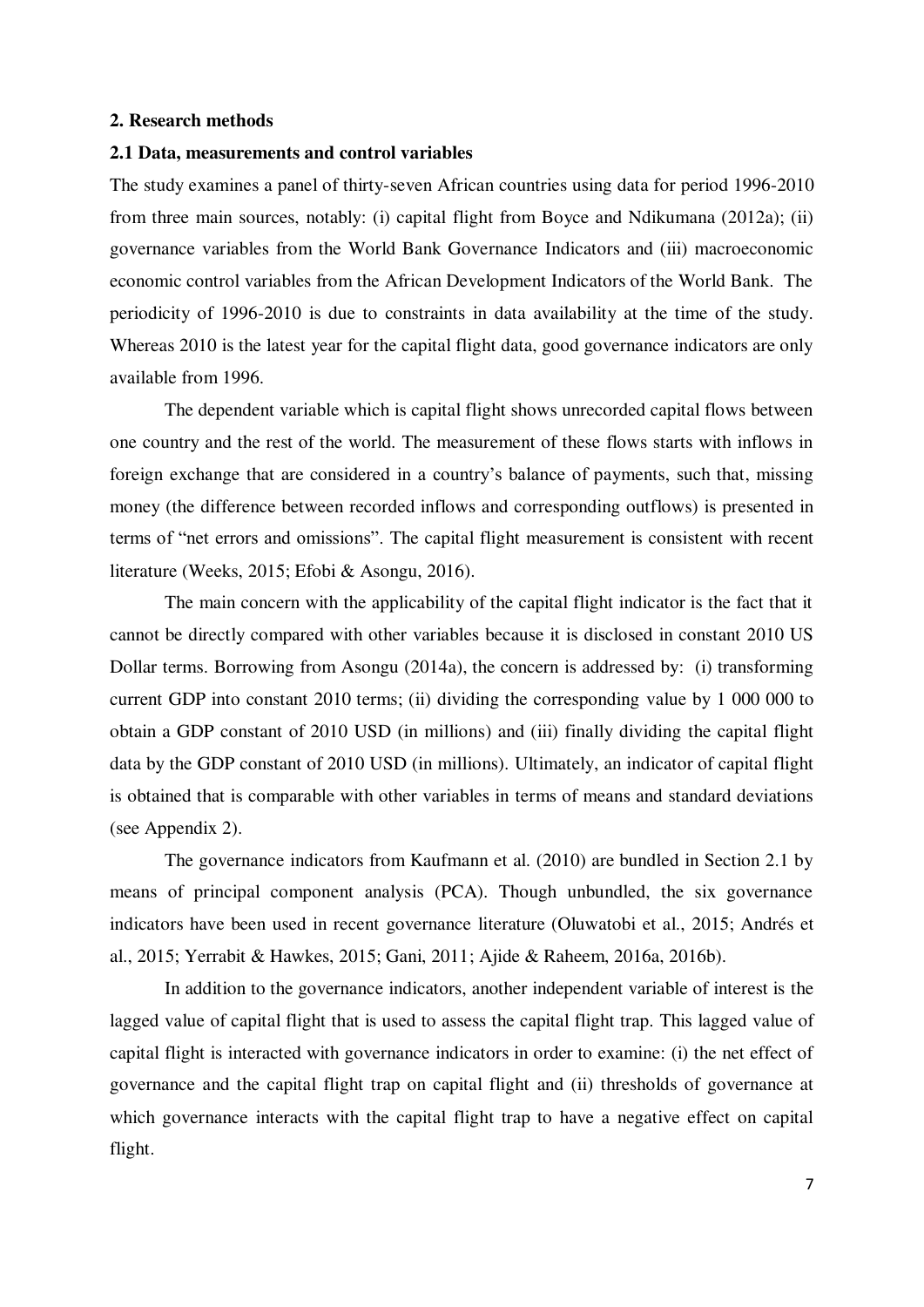The study controls for the following variables in order to limit omission variable bias: public investment, foreign direct investment (FDI), inflation, GDP growth and trade openness. These control variables have been documented in a bulk of capital flight literature (Boyce & Ndikumana, 1998, 2001, 2003, 2008, 2011, 2012a, 2012b; Weeks, 2012; Asongu, 2013, 2015). First, the expected signs from trade and FDI on capital flight cannot be easily established because they are contingent on whether FDI is limited to a few economic sectors or broad-based. Notwithstanding, it is very likely that trade and financial globalisation are associated with capital flight because of among others: more avenues for accounting malpractices like transfer mispricing (Ndikumana & Sarr, 2016; Asongu & Amankwah-Amoah, 2018). Second, very high inflation, for the most part, positively influences capital flight because it is associated with a negative economic/investment outlook as well as uncertainty in investment return. This intuition is consistent with documented evidence that investors prefer investment strategies that are less ambiguous (Kelsey & le Roux, 2017, 2018).

Third, the incidence of economic prosperity within the perspective of economic growth can either be positive or negative on capital flight contingent on whether the underlying economic growth is limited to specific sectors of the economy (e.g. heavy resource industries) or broadbased. On the one hand, broad-based economic growth can negatively influence capital flight because the investment outlook is more stable. On the other hand, economic growth that is skewed to select extractive industries is more likely to be positively linked to capital flight, in the light of the discourse on FDI and trade above. Fourth, the effect of public investment is contingent on its association with corruption-related activities. Accordingly, from an indirect angle, broad-based growth required to reduce capital flight may be less apparent when public investment is associated with corruption. From a direct perspective, funds that are siphoned by government officials in "public investment"-related contracts are more likely to be concealed in tax heavens abroad. This narrative on linkages between public investment, corruption and conditions for economic prosperity is consistent with Baliamoune-Lutz and Ndikumana (2008). The definition of variables and corresponding sources are provided in Appendix 1, the summary statistics in disclosed in Appendix 2 while the correlation matrix is presented in Appendix 3.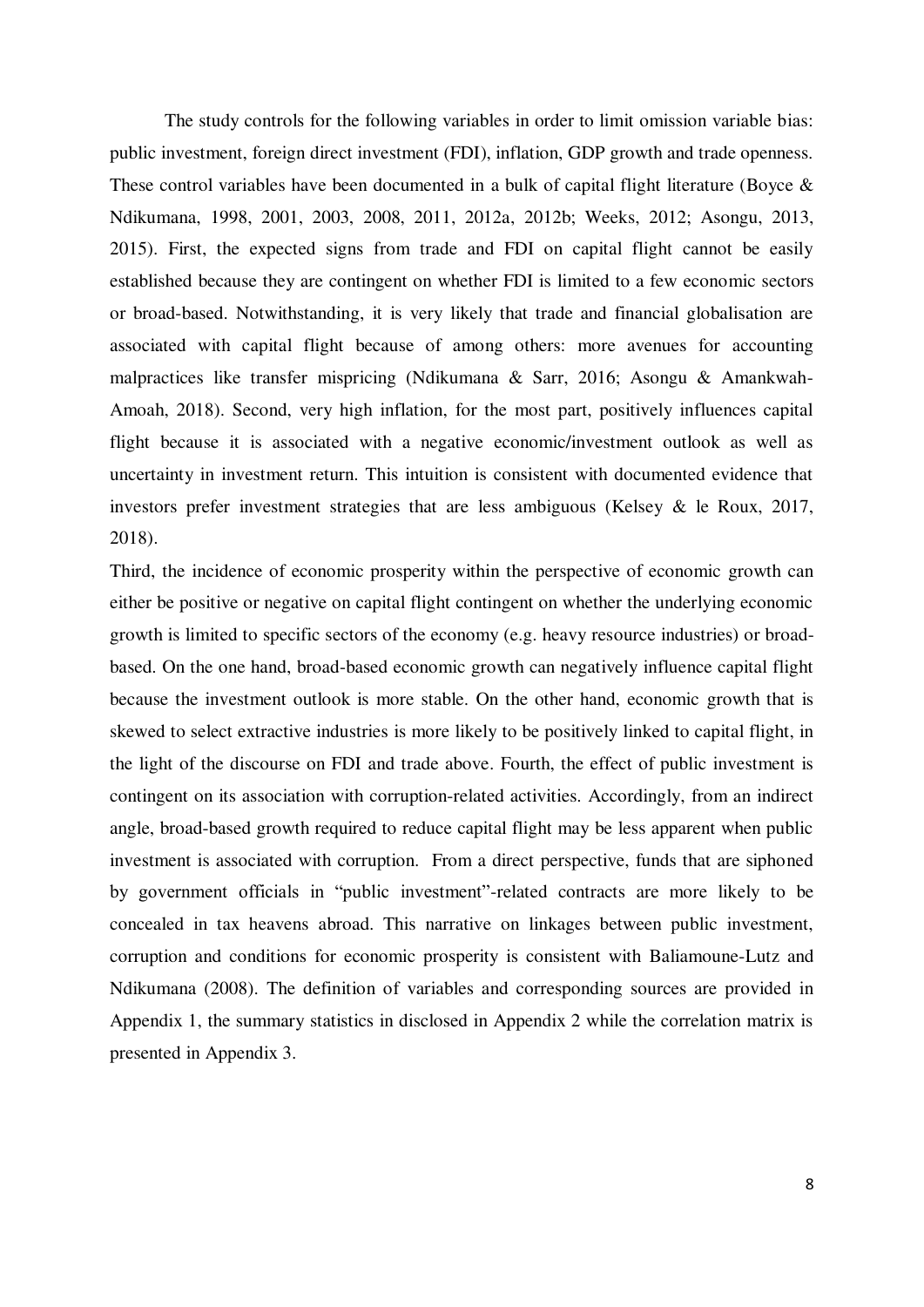#### **2.2 Data analysis techniques**

#### *2.2.1 Principal Component Analysis (PCA)*

 Principal component analysis (PCA) is employed to bundle six governance indicators into three composite measurements, namely: economic, institutional and political governances. The PCA technique to bundling governance has recently been employed by Asongu and Nwachukwu (2016a) in the governance literature. Moreover, it is important to note that the PCA technique is appropriate for the sampled African countries because such a technique has been used in contemporary literature focusing on African samples (Tchamyou, 2017, 2020b). The technique consists of reducing the dimensions of a set of highly correlated variables into an uncorrelated smaller set of such variables known as principal components (PCs). The associated PCs reflect considerable information or variation from the main dataset. In the light of the PCA framework, the underlying six governance indicators from Kaufmann et al. (2010) are reduced to: (i) political governance (which consists of "voice  $\&$ accountability" and political stability); (ii) economic governance (entailing regulation quality and government effectiveness) and (iii) institutional governance (a composition of the rule of law and corruption-control). The derived PC-related indicators now have distinct definitions: (i) political governance is the election and replacement of political leaders; (ii) economic governance is the formulation and implementation of policies that deliver public commodities while (iii) institutional governance is the respect of the State and citizens of institutions that govern interactions between them.

 The criterion used to select the PCs is from Kaiser (1974) and Jolliffe (2002). They have recommended that common factors to be retained should have eigenvalues of above one. As shown in Table 1 below: (i) political governance (*Polgov*) which summarises about 83.50% of information from political stability and 'voice & accountability' has an eigenvalue of 1.671; (ii) economic governance (*Ecogov*) that represents approximately 93.90% of information from regulation quality and government effectiveness has an eigenvalue of 1.878 while (iii) institutional governance (*Instgov*) that denotes about 93.00% of information from the rule of law and corruption-control has an eigenvalue of 1.861.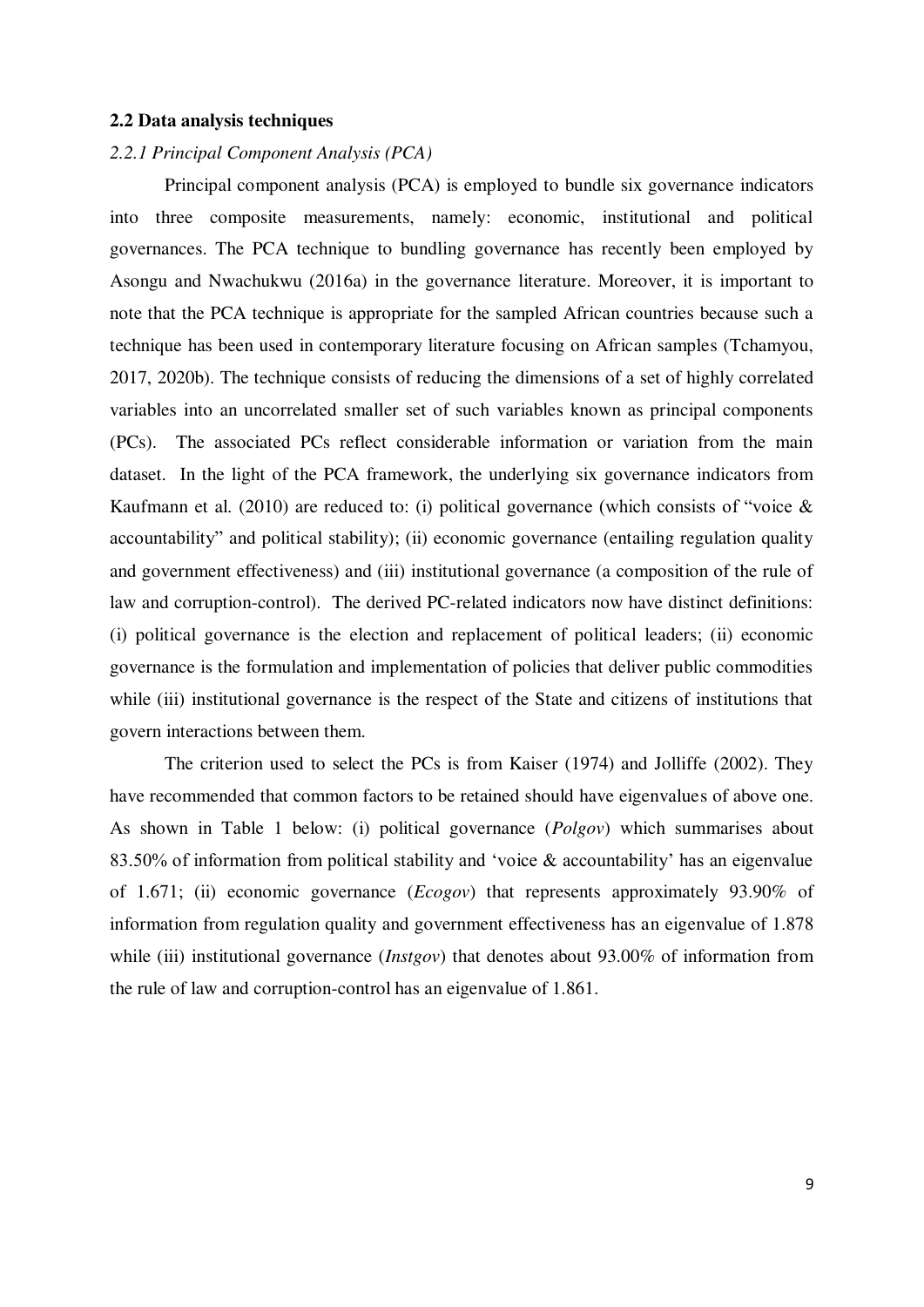| <b>Principal</b><br><b>Components</b> |                   | <b>Component Matrix(Loadings)</b> |                   |                |                   | <b>Proportion</b> | <b>Cumulative</b><br><b>Proportion</b> | <b>Eigen</b><br><b>Value</b> |                |
|---------------------------------------|-------------------|-----------------------------------|-------------------|----------------|-------------------|-------------------|----------------------------------------|------------------------------|----------------|
|                                       | VA                | <b>PS</b>                         | <b>RO</b>         | GE             | RL                | cc                |                                        |                              |                |
| First PC (Polgov)<br>Second PC        | 0.707<br>$-0.707$ | 0.707<br>0.707                    | ---               |                |                   |                   | 0.835<br>0.164                         | 0.835<br>1.000               | 1.671<br>0.328 |
| First PC (Ecogov)<br>Second PC        |                   | $- - -$<br>---                    | 0.707<br>$-0.707$ | 0.707<br>0.707 | ---               |                   | 0.939<br>0.060                         | 0.939<br>1.000               | 1.878<br>0.121 |
| First PC (Instgov)<br>Second PC       | ---               |                                   |                   | $---$<br>---   | 0.707<br>$-0.707$ | 0.707<br>0.707    | 0.930<br>0.069                         | 0.930<br>1.000               | 1.861<br>0.138 |

**Table 1: Principal Component Analysis (PCA) for Composite Governance** 

P.C: Principal Component. VA: Voice & Accountability. RL: Rule of Law. R.Q: Regulation Quality. GE: Government Effectiveness. PS: Political Stability. CC: Control of Corruption. G.Gov (General Governance): First PC of VA, PS, RQ, GE, RL & CC. Polgov (Political Governance): First PC of VA & PS. Ecogov (Economic Governance): First PC of RQ & GE. Instgov (Institutional Governance): First PC of RL & CC.

 We now devote space to engaging some important concerns that could arise from the use of regressors that are obtained from baseline regressions. Such issues are related to the efficiency, consistency and inferential validity of estimated coefficients (Asongu & Nwachukwu, 2016a). Consistent with Pagan (1984, p.242), while estimates from *two-step* processes are efficient and consistent, corresponding inferences may not be valid. This caution on inferential validity is broadly in line with the bulk of empirical literature on the subject, notably: Oxley and McAleer (1993); McKenzie and McAleer (1997); Ba and Ng (2006) and Westerlund and Urbain (2013a).

 Concerns surrounding the inferential quality of PCA-augmented variables have been documented by Westerlund and Urbain (2012, 2013b). The authors have built on a strand of literature on such concerns (Pesaran, 2006; Stock & Watson, 2002; Bai, 2003; Bai, 2009; Greenaway-McGrevy et al., 2012) to establish that normal inferences can be made with PCaugmented regressors, so long as the corresponding estimated parameters converge to their real values at the rate of  $\sqrt{NT}$ , (with T being the number of time series and N denoting crosssection observations). The authors have further articulated that for the underlying convergence to occur, T and N have to be sufficiently large. Unfortunately, the authors do not emphasis "how large should be large" for such convergence to take place. Concerning the specific context of this inquiry, two major concerns are worth articulating. On the one hand, it is difficult to stretch T because capital flight data is up to the year 2010 while the governance indicators start from the year 1996. On the other hand, it is also unfeasible to stretch N because we have already engaged the 37 African countries in the capital flight database. In a nutshell, we argue that valid inferences are feasible because recent literature on PCaugmented regressors has used substantially lower values of T and N to established valid governance-related inferences (Asongu & Nwachukwu, 2016a).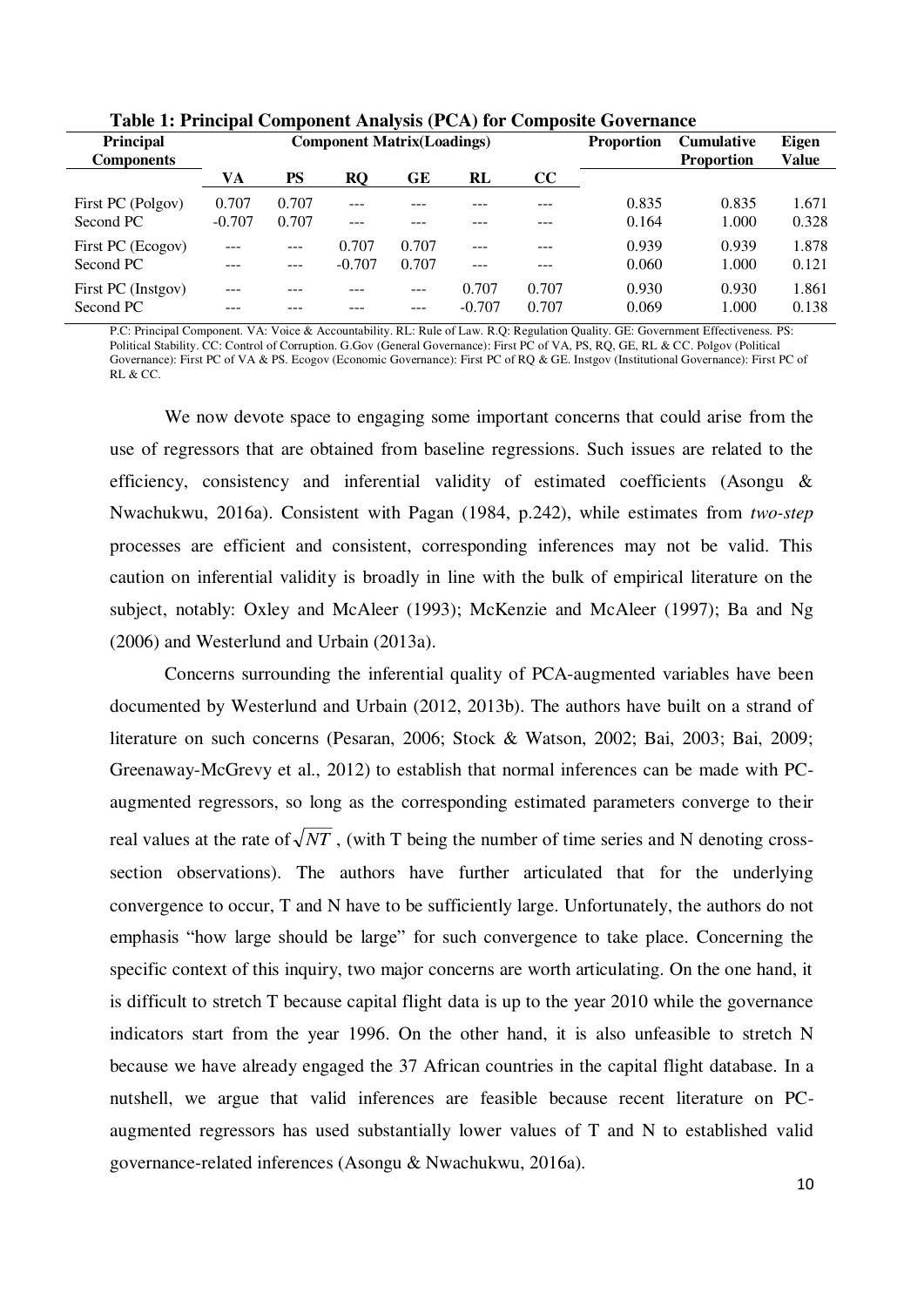#### *2.2.2 Estimation technique*

 The selection of the estimation technique builds on contemporary literature on the importance of adopting an estimation technique that is consistent with the behavior of data (Li et al., 2014, 2016; Kou et al., 2012, 2014, 2016, 2019a, 2019b; Asongu, 2017b; Asongu & Biekpe, 2017; Zhang et al., 2019). Hence, the choice of the estimation technique builds on five principal factors: while the first-two are basic requirements, the last-three are associated advantages (Tchamyou & Asongu, 2017; Tchamyou et al., 2018). First, the technique enables the approach to control for a capital flight trap since the criterion for persistence in capital flight is met. Accordingly, the correlation between capital flight and the corresponding first lag is 0.867 which is higher than the 0.800 threshold needed to ascertain persistence in a dependent variable (Tchamyou, 2019, 2020b). Second, the N>T (or 37>5) criterion that is required for the GMM strategy is fulfilled because the number of cross sections is higher than the number of time series in each cross section. Third, the estimation strategy accounts for potential endogeneity in all regressors by controlling for time invariant omitted variables on the one hand and simultaneity with instrumented regressors on the other hand. Fourth, crosscountry differences are considered in the regressions. Fifth, biases that are associated with the *difference* GMM strategy are tackled with the *system* GMM strategy.

 In this study, the Roodman (2009a, 2009b) GMM approach is used. It is an extension of Arellano and Bover (1995) and employs forward orthogonal deviations as opposed to first differences. This extension has been documented to limit over-identification and restrict instrument proliferation (Love & Zicchino, 2006; Baltagi, 2008; Tchamyou et al., 2019a). In the specification, a *two-step* procedure is adopted in place of a *one-step* process because it accounts for heteroscedasticity. The following equations in levels (1) and first difference (2) summarize the standard *system* GMM estimation procedure, where the independent variables of interest are specified to be one lag less contemporary.

$$
Cap_{i,t} = \sigma_0 + \sigma_1 Cap_{i,t-\tau} + \sigma_2 Gov_{i,t-1} + \sigma_3 Cap Gov_{i,t-1} + \sum_{h=1}^{5} \delta_h W_{h,i,t-\tau} + \eta_i + \xi_t + \varepsilon_{i,t}
$$
\n(1)

$$
Cap_{i,t} - Cap_{i,t-\tau} = \sigma_1(Cap_{i,t-\tau} - Cap_{i,t-2\tau}) + \sigma_2(Gov_{i,t-\tau} - Gov_{i,t-2\tau}) + \sigma_3(CapGov_{i,t-\tau} - CapGov_{i,t-2\tau}) + \sum_{h=1}^5 \delta_h(W_{h,i,t-\tau} - W_{h,i,t-2\tau}) + (\xi_t - \xi_{t-\tau}) + (\varepsilon_{i,t} - \varepsilon_{i,t-\tau})
$$
\n(2)

where,  $Cap_{i,t}$  is capital flight of country *i* in period  $t$ ;  $Cap_{i,t-1}$  is capital flight of country *i* in period  $t-1$ ;  $Gov_{i,t-1}$  is governance (political, economic or institutional) of country *i* in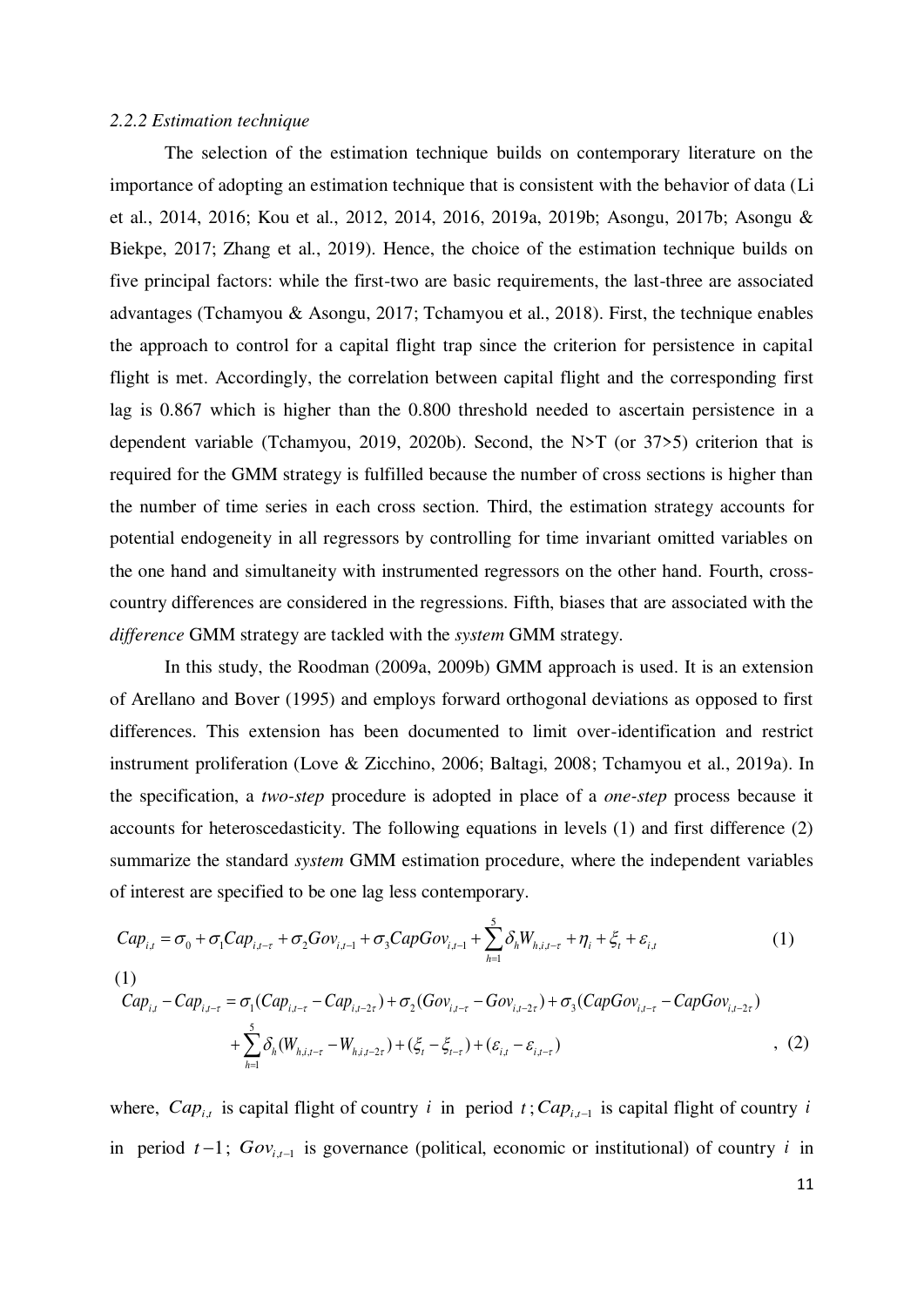period  $t-1$ ;  $\sigma_0$  is a constant;  $\tau$  represents the coefficient of auto-regression which is one because a lag of one year is enough to capture past information; *W* is the vector of control variables (*Trade, Growth, Inflation, FDI* and *Public Investment*),  $\eta_i$  is the country-specific effect,  $\xi_t$  is the time-specific constant and  $\varepsilon_{i,t}$  the error term.

#### *2.2.3 Identification, simultaneity and exclusion restrictions*

 Discussing concerns surrounding identification, simultaneity and exclusion restrictions is paramount in the specification of GMM. As documented in recent literature (Dewan & Ramaprasad, 2014; Asongu & Nwachukwu, 2016b; Tchamyou et al., 2019b), all independent indicators are considered as predetermined or suspected endogenous while time-invariant omitted variables are considered as strictly exogenous. In essence, it is unfeasible for timeinvariant omitted indicators to become endogenous in first-difference (see Roodman, 2009b). Therefore, the approach for treating *ivstyle* (time invariant omitted variables) is 'iv(years, eq(diff))' whereas the *gmmstyle* is used for suspected endogenous variables.

 The issue of simultaneity is tackled with lagged regressors used as instruments for forward differenced indicators. Accordingly, Helmert transformations are used to eliminate fixed effects that are likely to be correlated with the error terms and bias estimated linkages (Arellano & Bover, 1995; Love & Zicchino, 2006). These transformations consist of using forward mean-variations of variables which is contrary to the procedure of deducting previous observations from present ones (Roodman, 2009b, p.104). In essence, the mean of future observations is subtracted from the previous indicators. This transformation provides parallel or orthogonal conditions between the forward-differenced variables and lagged values. Regardless of the number of lags, the loss of data is avoided by computing the suggested transformations for all observations with the exception of each cross section's last observation: "*And because lagged observations do not enter the formula, they are valid as instruments*" (Roodman (2009b, p. 104).

 In the light of the above, capital flight is affected by the time invariant omitted variables exclusively through predetermined or suspected endogenous variables. In addition, the statistical solidity of the exclusion restriction is examined with the Difference in Hansen Test (DHT) for the validity of instruments. Accordingly, in order for time invariant indicators to elucidate capital flight exclusively via the endogenous explaining variables, the alternative hypothesis of the test should be rejected. It is interesting to note that whereas with an instrumental variable (IV) estimation technique, failing to accept the alternative hypothesis of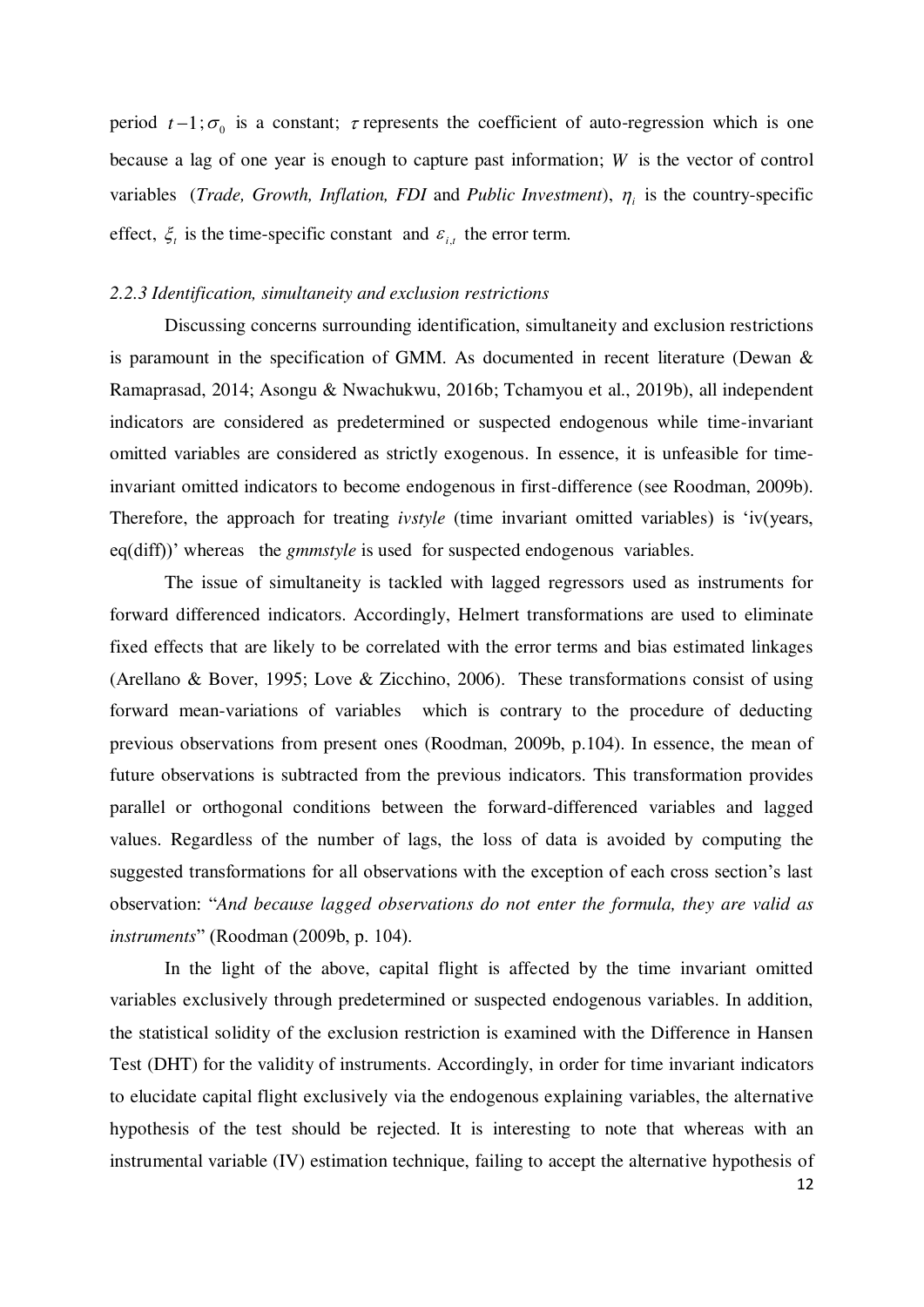the Sargan Overidentifying Restrictions (OIR) test is an indication that the instruments elicit the outcome variable exclusively via the suspected endogenous variables (Beck et al., 2003; Asongu & Nwachukwu, 2016c), with the current GMM technique, the information criterion used to investigate if time invariant omitted variables are strictly exogenous is the DHT. Hence, based on these clarifications, the hypothesis of exclusive restriction is confirmed if the null hypothesis of the DHT linked with IV(year, eq(diff)) is not rejected.

#### **3. Empirical results**

 $\overline{a}$ 

Table 2 (examining *Hypothesis* 1), Table 3 (assessing *Hypothesis* 2) and Table 4 (investigating *Hypothesis* 3) respectively present findings related to political governance, economic governance and institutional governance. Four principal information criteria are employed to examine the validity of the GMM model with forward orthogonal deviations<sup>3</sup>. Consistent with the two main questions motivating the study, we compute: (i) the net effect of governance and the capital flight trap on capital flight and (ii) thresholds of governance at which governance interacts with the capital flight trap to have a negative effect on capital flight. For instance in the last column of Table 3, the unconditional and conditional effects of capital flight trap are respectively: 0.483 and -0.120. The corresponding economic governance threshold at which the unconditional positive effect of the capital flight trap on capital flight is reduced by economic governance is 4.025 (0.483/0.120) whereas the net effect is 0.462  $(0.483 + [-0.120 \times 0.172])^{4}$ . Unfortunately, the threshold or critical mass of 4.025 does not make economic sense because it is not within the range (-3.284 to 3.276) provided by the summary statistics.

 The following findings can be established from Table 2. Evidence of a capital flight trap is apparent because past values of capital flight have a positive effect on future values of capital flight. The net effect from the role of political stability in the capital flight trap is positive. The threshold at which "voice & accountability" can complement the capital flight trap to reduce capital flight is 0.120. This threshold has economic significance because it is

<sup>3</sup> "*First, the null hypothesis of the second-order Arellano and Bond autocorrelation test (AR(2)) in difference for the absence of autocorrelation in the residuals should not be rejected. Second the Sargan and Hansen overidentification restrictions (OIR) tests should not be significant because their null hypotheses are the positions that instruments are valid or not correlated with the error terms. In essence, while the Sargan OIR test is not robust but not weakened by instruments, the Hansen OIR is robust but weakened by instruments. In order to restrict identification or limit the proliferation of instruments, we have ensured that instruments are lower than the number of cross-sections in most specifications. Third, the Difference in Hansen Test (DHT) for exogeneity of instruments is also employed to assess the validity of results from the Hansen OIR test. Fourth, a Fisher test for the joint validity of estimated coefficients is also provided*" (Asongu & De Moor, 2017, p.200). 4 0.172 is the mean value of Economic Governance.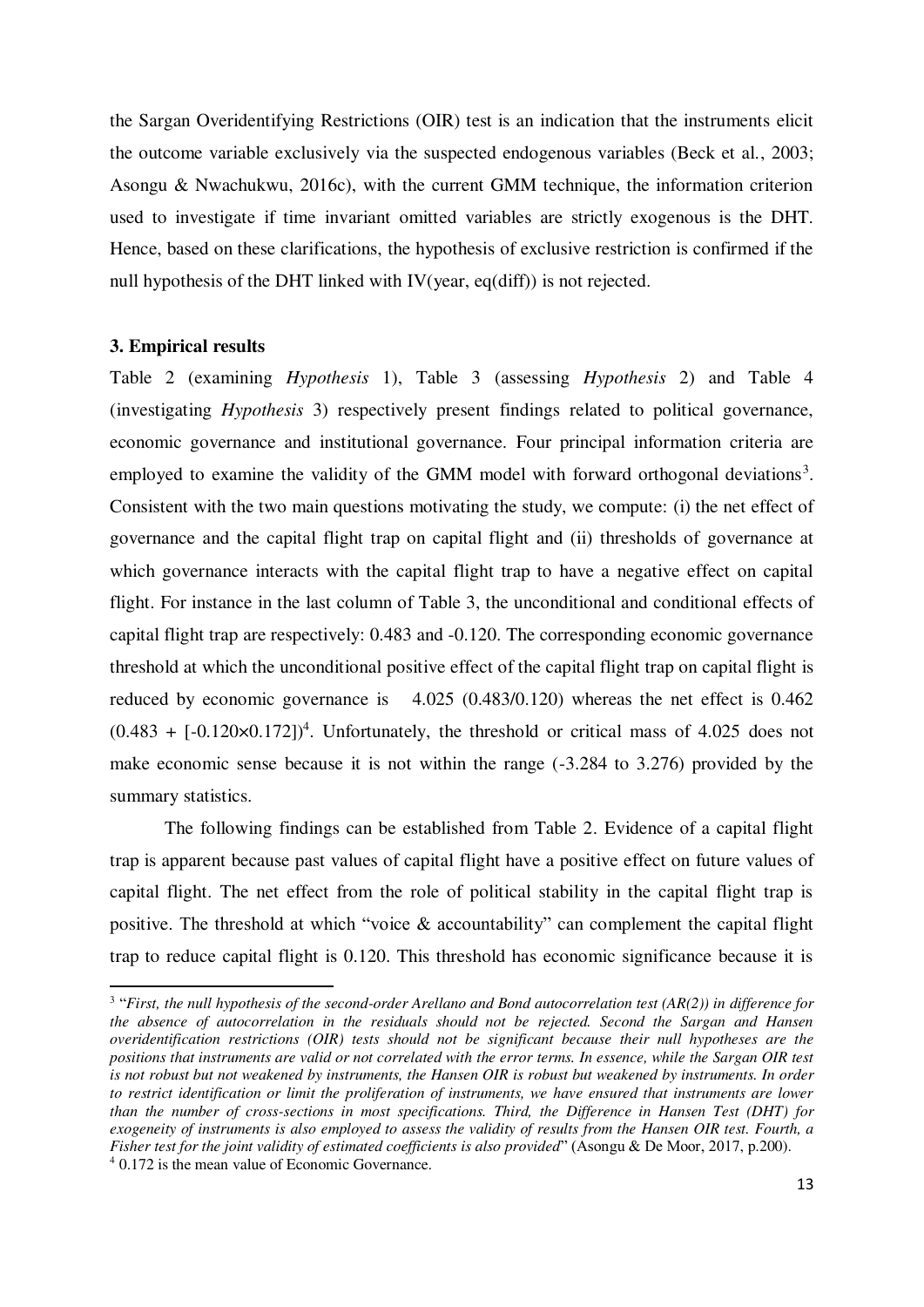within the "voice  $\&$  accountability" range (-1.885 to 0.932) disclosed in the summary statistics. Most of the significant control variables have expected signs.

The following findings can be established from Table 3 on the linkages between capital flight, the capital flight trap and economic governance. There is evidence of a capital flight trap because past values of capital flight have a positive effect on future values of capital flight. The net effects from the roles of regulation quality and economic governance are positive. The threshold at which regulation quality can complement the capital flight trap to reduce capital flight is 0.680, just close of the maximum disclosed by the range (-2.412 to 0.791) of the summary statistics. The thresholds at which economic governance can complement the capital flight trap to reduce capital flight do not make economic sense because they are not within the ranges provided by the summary statistics. Most of the significant control variables have expected signs.

The following findings can be established from Table 4 on the linkages between capital flight, the capital flight trap and institutional governance. There is evidence of a capital flight trap because past values of capital flight have a positive effect on future values of capital flight. The net effect from the role of corruption-control is positive. Most of the significant control variables have expected signs.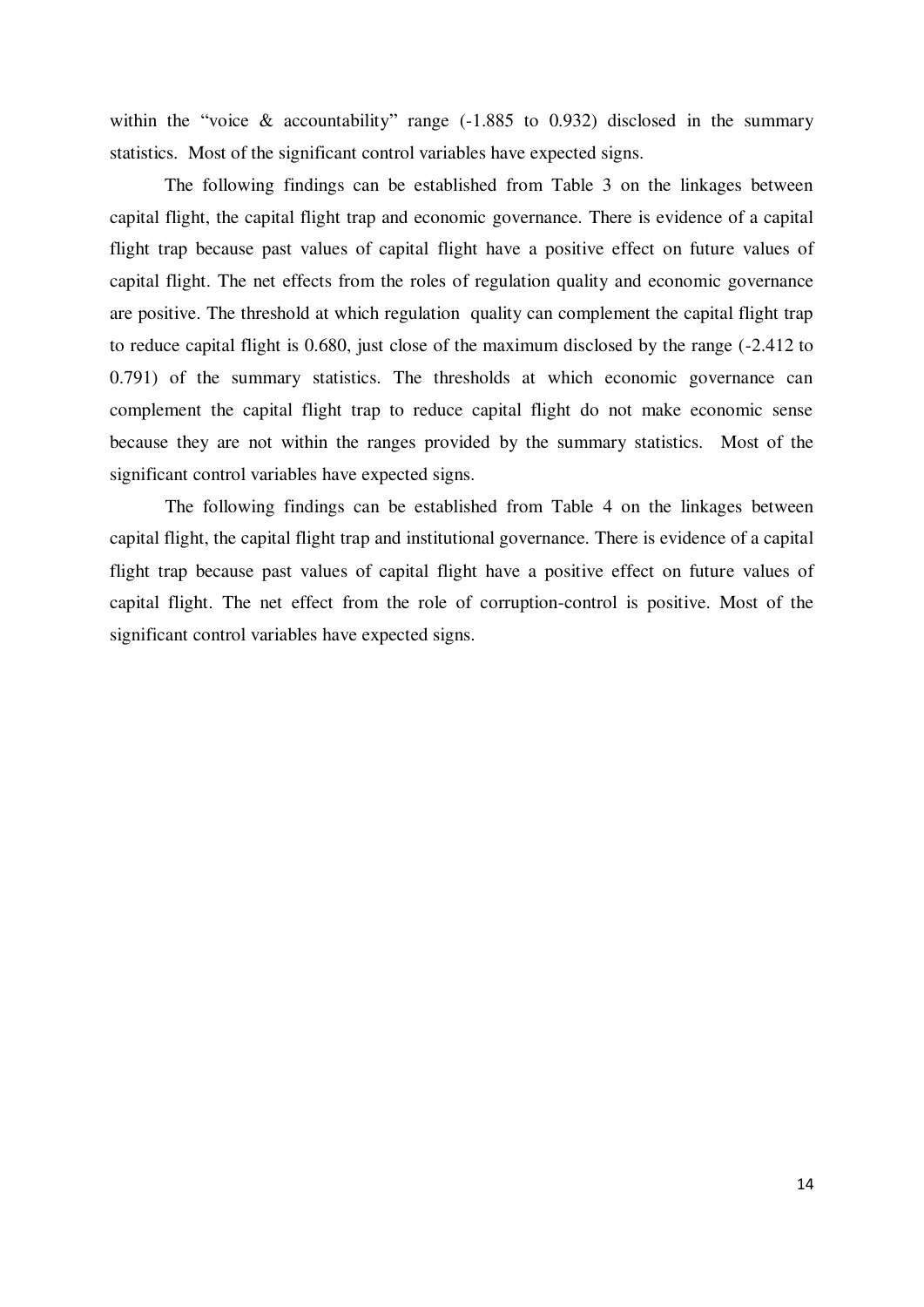|                                                                                                                                                     | Dependent variable: Capital Flight       |                                          |                                          |                                          |                                          |                                          |  |
|-----------------------------------------------------------------------------------------------------------------------------------------------------|------------------------------------------|------------------------------------------|------------------------------------------|------------------------------------------|------------------------------------------|------------------------------------------|--|
|                                                                                                                                                     |                                          | <b>Political Stability</b>               |                                          | Voice and Accountability                 |                                          | <b>Political Governance</b>              |  |
| Constant                                                                                                                                            | 5.866***<br>(0.000)                      | 8.136***<br>(0.000)                      | 9.783***<br>(0.000)                      | 8.908***<br>(0.000)                      | 8.492***<br>(0.000)                      | 6.590***<br>(0.000)                      |  |
| Capital Flight(CF) (-1)                                                                                                                             | $0.390***$<br>(0.002)                    | 0.213<br>(0.234)                         | 0.018<br>(0.861)                         | 0.106<br>(0.566)                         | $0.162***$<br>(0.003)                    | $0.386***$<br>(0.006)                    |  |
| Political Stability(-1)                                                                                                                             | $-1.174*$<br>(0.071)                     | 0.631<br>(0.523)                         | ---                                      | ---                                      | ---                                      | ---                                      |  |
| Voice & Accountability(-1)                                                                                                                          | ---                                      | ---                                      | 1.359**<br>(0.047)                       | 1.332<br>(0.166)                         | ---                                      | ---                                      |  |
| Political Governance(-1)                                                                                                                            | ---                                      | ---                                      | ---                                      | ---                                      | 0.436<br>(0.202)                         | 0.487<br>(0.370)                         |  |
| Political Stability(-1) $\times$ CF(-1)                                                                                                             | $0.113*$<br>(0.090)                      | $-0.075$<br>(0.461)                      |                                          | ---                                      | ---                                      | ---                                      |  |
| Voice & Accountability(-1) $\times$ CF(-1)                                                                                                          | $---$                                    | ---                                      | $-0.150**$<br>(0.034)                    | $-0.126$<br>(0.214)                      | ---                                      | ---                                      |  |
| Political Governance $(-1) \times CF(-1)$                                                                                                           | ---                                      | ---                                      | $---$                                    | ---                                      | $-0.044$<br>(0.229)                      | $-0.047$<br>(0.414)                      |  |
| <b>Trade Openness</b>                                                                                                                               | $0.001**$<br>(0.044)                     | 0.0008<br>(0.648)                        | $0.002***$<br>(0.001)                    | 0.001<br>(0.242)                         | $0.002***$<br>(0.003)                    | 0.002<br>(0.130)                         |  |
| GDP growth                                                                                                                                          | $-0.005**$<br>(0.047)                    | $-0.006$<br>(0.267)                      | $-0.004*$<br>(0.058)                     | $-0.003$<br>(0.595)                      | $-0.004*$<br>(0.063)                     | $-0.007$<br>(0.234)                      |  |
| Inflation                                                                                                                                           | $0.004***$<br>(0.000)                    | $0.002***$<br>(0.003)                    | $0.003***$<br>(0.000)                    | $0.004***$<br>(0.000)                    | $0.003***$<br>(0.000)                    | $0.002***$<br>(0.001)                    |  |
| Foreign Direct Investment                                                                                                                           | ---                                      | $-0.007$<br>(0.190)                      | ---                                      | $-0.013***$<br>(0.001)                   | ---                                      | $-0.012**$<br>(0.017)                    |  |
| Public Investment                                                                                                                                   | ---                                      | $-0.010$<br>(0.200)                      | ---                                      | $-0.021***$<br>(0.002)                   | ---                                      | $-0.015*$<br>(0.064)                     |  |
| Net effects                                                                                                                                         | 0.318                                    | n.a                                      | n.a                                      | n.a                                      | n.a                                      | n.a                                      |  |
| Thresholds                                                                                                                                          | n.s.a                                    | n.a                                      | 0.120                                    | n.a                                      | n.a                                      | n.a                                      |  |
| AR(1)<br>AR(2)<br>Sargan OIR<br>Hansen OIR                                                                                                          | (0.000)<br>(0.249)<br>(0.000)<br>(0.347) | (0.000)<br>(0.284)<br>(0.000)<br>(0.998) | (0.000)<br>(0.556)<br>(0.000)<br>(0.539) | (0.005)<br>(0.390)<br>(0.000)<br>(0.992) | (0.000)<br>(0.380)<br>(0.000)<br>(0.316) | (0.001)<br>(0.091)<br>(0.000)<br>(0.999) |  |
| DHT for instruments<br>(a) Instruments in levels<br>H excluding group<br>Dif(null, H=exogenous)<br>(b) IV (years, $eq(diff)$ )<br>H excluding group | (0.572)<br>(0.246)<br>(0.154)            | (0.781)<br>(0.999)<br>(0.665)            | (0.559)<br>(0.454)<br>(0.353)            | (0.598)<br>(0.998)<br>(0.608)            | (0.553)<br>(0.224)<br>(0.211)            | (0.769)<br>(0.999)<br>(0.868)            |  |
| Dif(null, H=exogenous)                                                                                                                              | (0.604)                                  | (1.000)                                  | (0.615)                                  | (1.000)                                  | (0.463)                                  | (1.000)                                  |  |
| Fisher<br>Countries<br>Observations                                                                                                                 | 223.21***<br>33<br>302                   | 1756.34***<br>32<br>265                  | 8026.11***<br>33<br>302                  | 1065.96***<br>32<br>265                  | 2686.48***<br>33<br>302                  | 865.04***<br>32<br>265                   |  |

# **Table 2: Capital flight trap and political governance (***Hypothesis* **1)**

\*,\*\*,\*\*\*: significance levels of 10%, 5% and 1% respectively. DHT: Difference in Hansen Test for Exogeneity of Instruments' Subsets. Dif: Difference. OIR: Over-identifying Restrictions Test. The significance of bold values is twofold. 1) The significance of estimated coefficients and the Fisher statistics. 2) The failure to reject the null hypotheses of: a) no autocorrelation in the AR(1) and AR(2) tests and; b) the validity of the instruments in the Sargan and Hansen OIR test. na: not applicable due to the insignificance of conditional effects.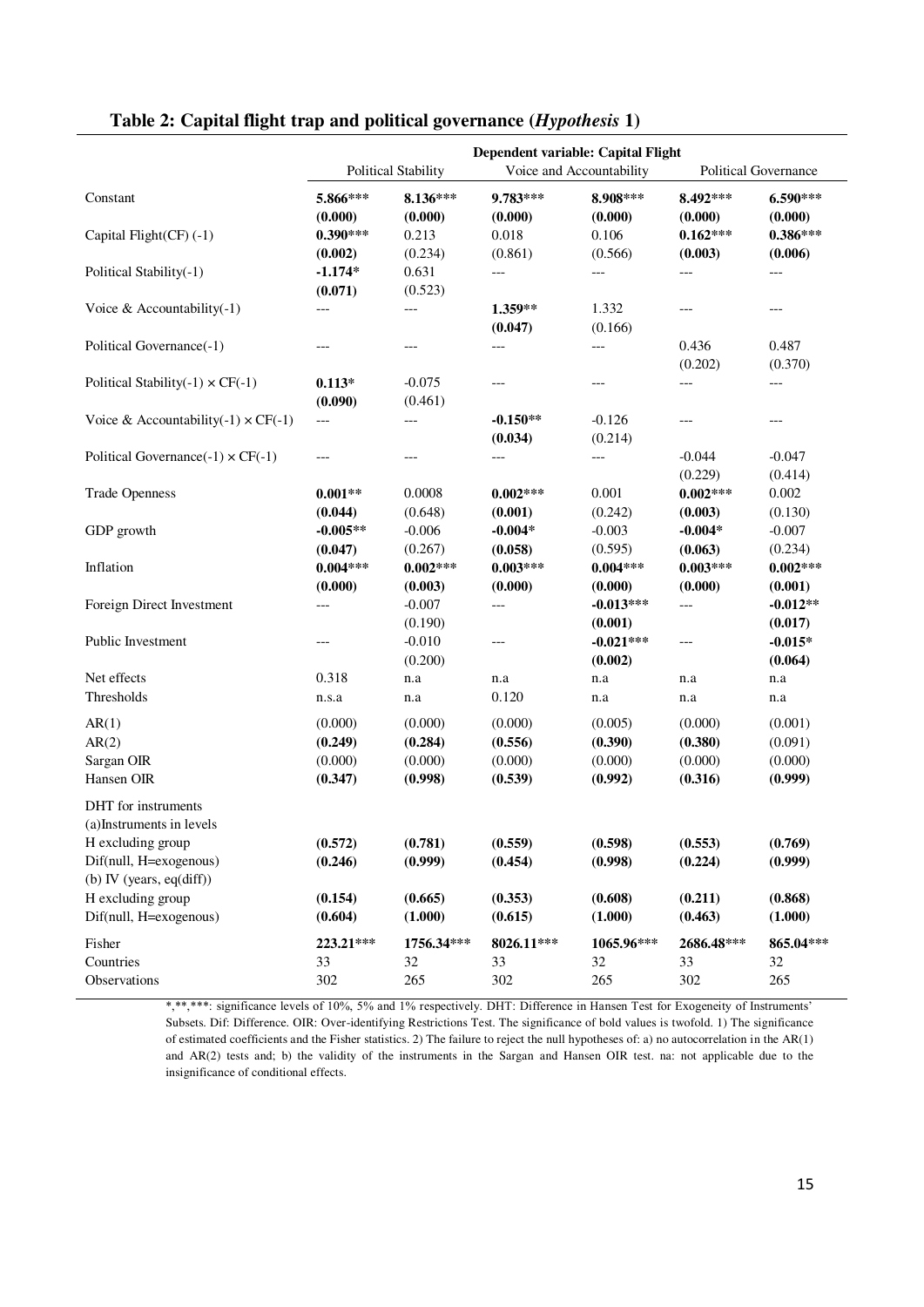|                                                                                                                              | Dependent variable: Capital Flight<br><b>Government Effectiveness</b><br><b>Regulation Quality</b><br>Economic Governance |                                          |                                          |                                          |                                          |                                          |  |
|------------------------------------------------------------------------------------------------------------------------------|---------------------------------------------------------------------------------------------------------------------------|------------------------------------------|------------------------------------------|------------------------------------------|------------------------------------------|------------------------------------------|--|
|                                                                                                                              |                                                                                                                           |                                          |                                          |                                          |                                          |                                          |  |
| Constant                                                                                                                     | 8.835***<br>(0.000)                                                                                                       | 7.213***<br>(0.000)                      | 10.053***<br>(0.000)                     | $6.768***$<br>(0.000)                    | 5.898***<br>(0.000)                      | 5.368***<br>(0.000)                      |  |
| Capital Flight(CF) (-1)                                                                                                      | 0.102<br>(0.361)                                                                                                          | $0.303**$<br>(0.026)                     | 0.007<br>(0.958)                         | $0.357**$<br>(0.015)                     | $0.397***$<br>(0.000)                    | $0.483***$<br>(0.000)                    |  |
| Regulation Quality(-1)                                                                                                       | $1.609*$<br>(0.070)                                                                                                       | $1.367*$<br>(0.096)                      | ---                                      | ---                                      | ---                                      | ---                                      |  |
| Government Effectiveness (-1)                                                                                                | ---                                                                                                                       |                                          | $2.418*$<br>(0.092)                      | 0.941<br>(0.519)                         | ---                                      | ---                                      |  |
| Economic Governance (-1)                                                                                                     | ---                                                                                                                       |                                          | ---                                      | $---$                                    | $0.933*$<br>(0.045)                      | $1.297**$<br>(0.023)                     |  |
| Regulation Quality $\times$ CF(-1)                                                                                           | $-0.150*$<br>(0.097)                                                                                                      | $-0.124$<br>(0.151)                      | ---                                      |                                          | ---                                      | $---$                                    |  |
| Government Effectiveness(-1) $\times$ CF(-1)                                                                                 | $---$                                                                                                                     | $---$                                    | $-0.234$<br>(0.114)                      | $-0.079$<br>(0.594)                      | ---                                      | ---                                      |  |
| Economic Governance $(-1) \times CF(-1)$                                                                                     | ---                                                                                                                       |                                          | ---                                      | ---                                      | $-0.083*$<br>(0.073)                     | $-0.120**$<br>(0.041)                    |  |
| <b>Trade Openness</b>                                                                                                        | 0.0008<br>(0.195)                                                                                                         | 0.001<br>(0.398)                         | $0.002***$<br>(0.002)                    | 0.001<br>(0.123)                         | $-0.0002$<br>(0.739)                     | 0.00009<br>(0.948)                       |  |
| GDP growth                                                                                                                   | $0.004*$<br>(0.090)                                                                                                       | 0.001                                    | $-0.0003$                                | $-0.003$                                 | 0.0009<br>(0.652)                        | $-0.006$                                 |  |
| Inflation                                                                                                                    | $0.004***$                                                                                                                | (0.794)<br>$0.003***$                    | (0.859)<br>$0.003***$                    | (0.575)<br>$0.002***$                    | $0.003***$                               | (0.327)<br>$0.002***$                    |  |
| Foreign Direct Investment                                                                                                    | (0.000)<br>---                                                                                                            | (0.000)<br>$-0.004$                      | (0.000)<br>---                           | (0.000)<br>$-0.006$                      | (0.000)<br>---                           | (0.000)<br>$-0.003$                      |  |
| Public Investment                                                                                                            | ---                                                                                                                       | (0.338)<br>$-0.006$<br>(0.500)           | ---                                      | (0.183)<br>$-0.016**$<br>(0.015)         | $---$                                    | (0.479)<br>0.001<br>(0.865)              |  |
| Net effects                                                                                                                  | 0.196                                                                                                                     | n.a                                      | n.a                                      | n.a                                      | 0.382                                    | 0.462                                    |  |
| Thresholds                                                                                                                   | 0.680                                                                                                                     | n.a                                      | n.a                                      | n.a                                      | 4.783                                    | 4.025                                    |  |
| AR(1)<br>AR(2)<br>Sargan OIR<br>Hansen OIR<br>DHT for instruments                                                            | (0.001)<br>(0.300)<br>(0.000)<br>(0.422)                                                                                  | (0.001)<br>(0.151)<br>(0.000)<br>(0.907) | (0.002)<br>(0.396)<br>(0.000)<br>(0.473) | (0.000)<br>(0.485)<br>(0.000)<br>(0.997) | (0.001)<br>(0.156)<br>(0.000)<br>(0.428) | (0.000)<br>(0.542)<br>(0.000)<br>(0.968) |  |
| (a) Instruments in levels<br>H excluding group<br>Dif(null, H=exogenous)<br>(b) IV (years, $eq(diff)$ )<br>H excluding group | (0.635)<br>(0.292)<br>(0.115)                                                                                             | (0.589)<br>(0.913)<br>(0.153)            | (0.438)<br>(0.452)<br>(0.243)            | (0.873)<br>(0.993)<br>(0.439)            | (0.716)<br>(0.264)<br>(0.398)            | (0.739)<br>(0.956)<br>(0.584)            |  |
| Dif(null, H=exogenous)                                                                                                       | (0.798)                                                                                                                   | (1.000)                                  | (0.650)                                  | (1.000)                                  | (0.428)                                  | (1.000)                                  |  |
| Fisher<br>Countries<br>Observations                                                                                          | 9607.90***<br>33<br>302                                                                                                   | 1822.99***<br>32<br>265                  | 2917.87***<br>33<br>301                  | 1109.39***<br>32<br>264                  | 3304.13***<br>33<br>301                  | 1650.51***<br>32<br>264                  |  |

# **Table 3: Capital flight trap and economic governance (***Hypothesis* **2)**

\*,\*\*,\*\*\*: significance levels of 10%, 5% and 1% respectively. DHT: Difference in Hansen Test for Exogeneity of Instruments' Subsets. Dif: Difference. OIR: Over-identifying Restrictions Test. The significance of bold values is twofold. 1) The significance of estimated coefficients and the Fisher statistics. 2) The failure to reject the null hypotheses of: a) no autocorrelation in the AR(1) and AR(2) tests and; b) the validity of the instruments in the Sargan and Hansen OIR test. na: not applicable due to the insignificance of conditional effects.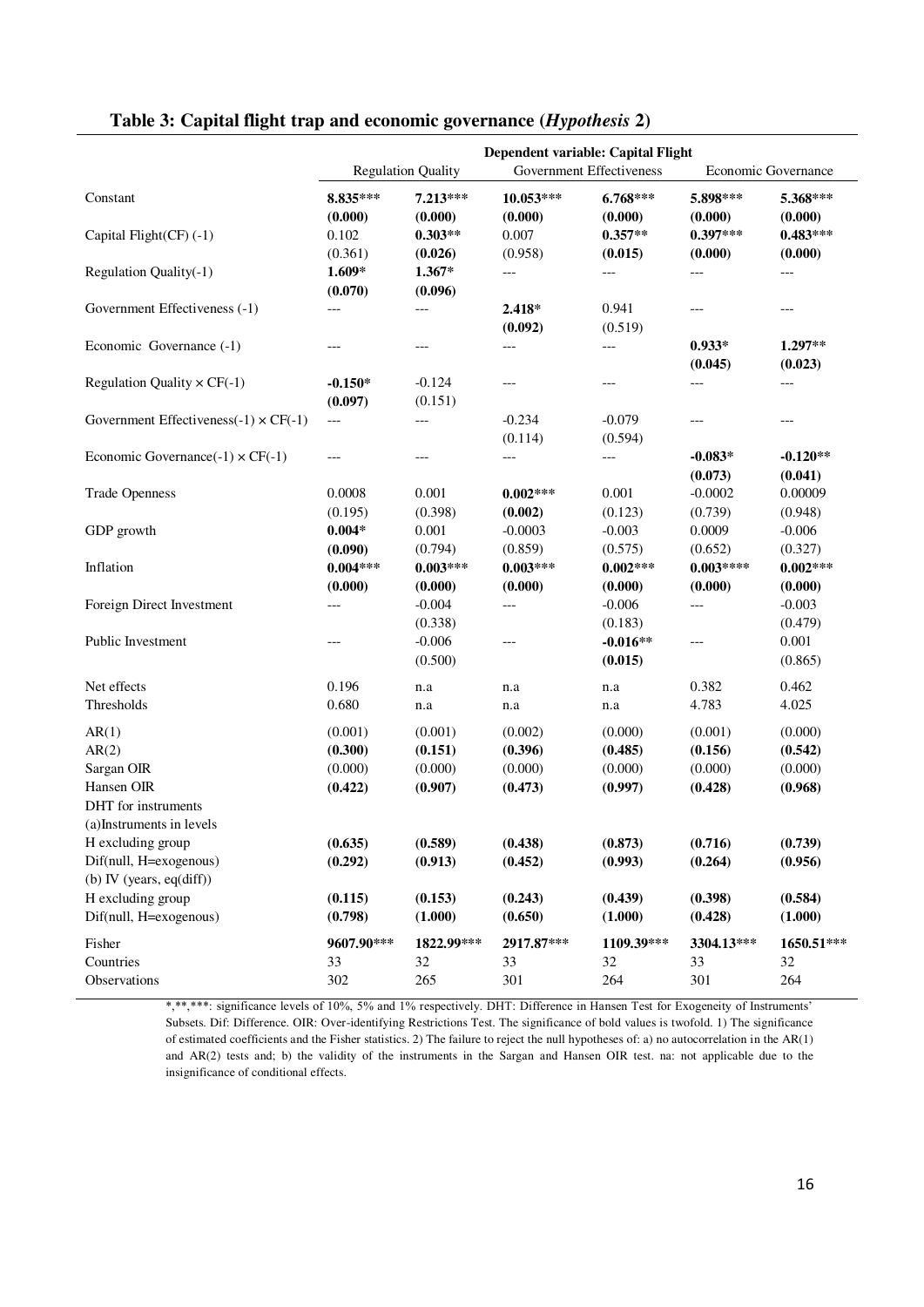|                                                                                                 | Dependent variable: Capital Flight<br>Rule of Law<br>Corruption Control<br><b>Institutional Governance</b> |                                          |                                          |                                          |                                          |                                          |  |
|-------------------------------------------------------------------------------------------------|------------------------------------------------------------------------------------------------------------|------------------------------------------|------------------------------------------|------------------------------------------|------------------------------------------|------------------------------------------|--|
| Constant                                                                                        | $9.713***$<br>(0.000)                                                                                      | $8.167***$<br>(0.000)                    | 5.291***<br>(0.003)                      | 4.897***<br>(0.002)                      | 7.338***<br>(0.000)                      | 5.618***<br>(0.000)                      |  |
| Capital Flight(CF) (-1)                                                                         | 0.036<br>(0.797)                                                                                           | 0.185<br>(0.199)                         | $0.460***$<br>(0.008)                    | $0.529***$<br>(0.001)                    | $0.270***$<br>(0.000)                    | $0.453***$<br>(0.000)                    |  |
| Rule of $Law(-1)$                                                                               | 0.911<br>(0.353)                                                                                           | 0.884<br>(0.338)                         | $---$                                    | $---$                                    | ---                                      | $---$                                    |  |
| Corruption Control(-1)                                                                          | ---                                                                                                        | ---                                      | $-2.602*$<br>(0.072)                     | $-0.424$<br>(0.762)                      | ---                                      | ---                                      |  |
| Institutional Governance (-1)                                                                   | ---                                                                                                        | ---                                      | ---                                      | $---$                                    | $-0.007$<br>(0.979)                      | 0.416<br>(0.457)                         |  |
| Rule of Law $(-1) \times CF(-1)$                                                                | $-0.095$<br>(0.46)                                                                                         | $-0.076$<br>(0.402)                      | ---                                      | $---$                                    | ---                                      | ---                                      |  |
| Corruption Control(-1) $\times$ CF(-1)                                                          | ---                                                                                                        | ---                                      | $0.247*$<br>(0.087)                      | 0.040<br>(0.766)                         | ---                                      | ---                                      |  |
| Institutional Governance $(-1) \times CF(-1)$                                                   | $---$                                                                                                      | ---                                      | ---                                      | ---                                      | 0.0003<br>(0.991)                        | $-0.037$<br>(0.516)                      |  |
| <b>Trade Openness</b>                                                                           | $0.002***$<br>(0.001)                                                                                      | $0.002*$<br>(0.082)                      | $0.003***$<br>(0.002)                    | 0.001<br>(0.495)                         | $0.003***$<br>(0.004)                    | $0.002**$<br>(0.049)                     |  |
| GDP growth                                                                                      | $-0.005*$<br>(0.059)                                                                                       | $-0.001$<br>(0.789)                      | $-0.004$<br>(0.167)                      | 0.0001<br>(0.973)                        | $-0.007**$<br>(0.029)                    | $-0.003$<br>(0.345)                      |  |
| Inflation                                                                                       | $0.003***$<br>(0.000)                                                                                      | $0.004***$<br>(0.000)                    | $0.004***$<br>(0.000)                    | $0.002***$<br>(0.000)                    | $0.003***$<br>(0.000)                    | $0.002***$<br>(0.000)                    |  |
| Foreign Direct Investment                                                                       | ---                                                                                                        | $-0.013***$<br>(0.000)                   | ---                                      | $-0.001$<br>(0.756)                      | $---$                                    | $-0.006$<br>(0.110)                      |  |
| Public Investment                                                                               | ---                                                                                                        | $-0.019***$<br>(0.002)                   | $---$                                    | $-0.011$<br>(0.156)                      | ---                                      | $-0.008$<br>(0.279)                      |  |
| Net effects                                                                                     | n.a                                                                                                        | n.a                                      | 0.288                                    | n.a                                      | n.a                                      | n.a                                      |  |
| Thresholds                                                                                      | n.a                                                                                                        | n.a                                      | n.a                                      | n.a                                      | n.a                                      | n.a                                      |  |
| AR(1)<br>AR(2)<br>Sargan OIR<br>Hansen OIR                                                      | (0.000)<br>(0.558)<br>(0.000)<br>(0.934)                                                                   | (0.004)<br>(0.270)<br>(0.000)<br>(0.996) | (0.000)<br>(0.109)<br>(0.000)<br>(0.491) | (0.000)<br>(0.105)<br>(0.000)<br>(0.962) | (0.000)<br>(0.268)<br>(0.000)<br>(0.624) | (0.022)<br>(0.320)<br>(0.000)<br>(0.944) |  |
| DHT for instruments<br>(a) Instruments in levels<br>H excluding group<br>Dif(null, H=exogenous) | (0.690)<br>(0.910)                                                                                         | (0.878)<br>(0.990)                       | (0.516)<br>(0.425)                       | (0.813)<br>(0.922)                       | (0.523)<br>(0.578)                       | (0.550)<br>(0.966)                       |  |
| (b) IV (years, $eq(diff)$ )<br>H excluding group<br>Dif(null, H=exogenous)                      | (0.449)<br>(0.988)                                                                                         | (0.525)<br>(1.000)                       | (0.609)<br>(0.361)                       | (0.344)<br>(1.000)                       | (0.495)<br>(0.602)                       | (0.688)<br>(0.970)                       |  |
| Fisher<br>Countries<br>Observations                                                             | 3058.09***<br>33<br>302                                                                                    | 1430.96***<br>32<br>265                  | 4386.61***<br>33<br>301                  | 527.25***<br>32<br>264                   | 9194.55***<br>33<br>301                  | 218.34***<br>32<br>264                   |  |

# **Table 4: Capital flight trap and institutional governance (***Hypothesis* **3)**

\*,\*\*,\*\*\*: significance levels of 10%, 5% and 1% respectively. DHT: Difference in Hansen Test for Exogeneity of Instruments' Subsets. Dif: Difference. OIR: Over-identifying Restrictions Test. The significance of bold values is twofold. 1) The significance of estimated coefficients and the Fisher statistics. 2) The failure to reject the null hypotheses of: a) no autocorrelation in the AR(1) and AR(2) tests and; b) the validity of the instruments in the Sargan and Hansen OIR test. na: not applicable due to the insignificance of conditional effects.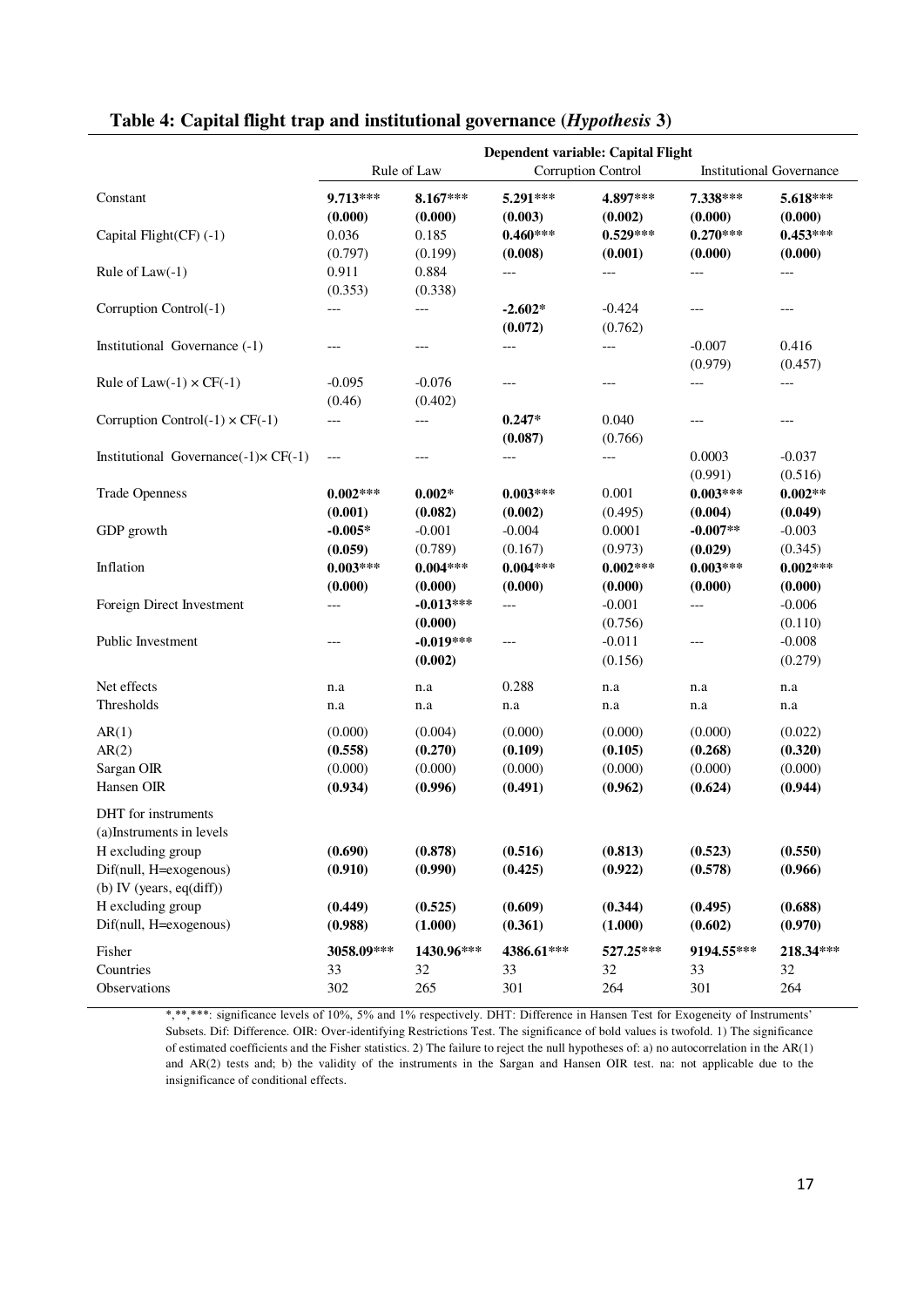It is relevant to clarify that while net effects and corresponding thresholds could not be computed for most of the estimations in Tables 2-4 because at least one estimated coefficient essential for such computation is not significant; the study argues that both statistically significant and statistically insignificant estimates have economic meaning. In the light of the arguments from the literature used to substantiate the testable hypotheses in the introduction, it was expected that the governance dynamics would modulate the capital flight trap to induce net negative effects on capital flight. However, the findings are disclosed in order to avoid publication bias in social science scholarship where authors prefer to submit only strong, expected and significant findings for publication because of the peer review culture of rejecting manuscripts with weak, unexpected and insignificant results (Rosenberg, 2005; Franco et al., 2014; Boateng et al., 2018). It what follows, the economic significance of the unexpected findings is clarified in the light of the time and level assumptions underpinning the benefits of governance in development outcomes.

 In the light of the above, governance standards should be increased in order for sampled countries to gain from the time and level assumptions for the rewards of governance in moderating the capital flight trap to induce negative net effects on capital flight. It is important to note that, the favourable impacts of governance in development outcomes have been tested independently to establish a non-linear relationship between democracy-driven governance standards and development outcomes in developing nations (Sung, 2004; Asongu, 2014b). First, on the premise of the level assumption, the attendant literature (Sung, 2004; Back & Hadenius, 2008; Asongu & Nwachukwu, 2016d) has established that countries with strong democracies enjoy the highest standards of governance; countries with partiallydemocratic standards are associated with the least standard of governance while authoritarian countries enjoy average governance levels. Second, with respect to the time of exposure assumption, authoritarian regimes are associated with better governance standards compared to young democracies while strong democracies enjoy the highest standards of governance (Keefer, 2007). It follows that because democracies in sampled countries are both weak (level assumption) and young (time of exposure assumption), the corresponding governance standards are not yet very strong. This explanation is consistent with the negative skewness that characterizes the governance dynamics disclosed in the summary statistics. Accordingly, the negative skeweness is assessed from the fact that: (i) mean values of the governance dynamics are negative and corresponding minimum values are greater in magnitude compared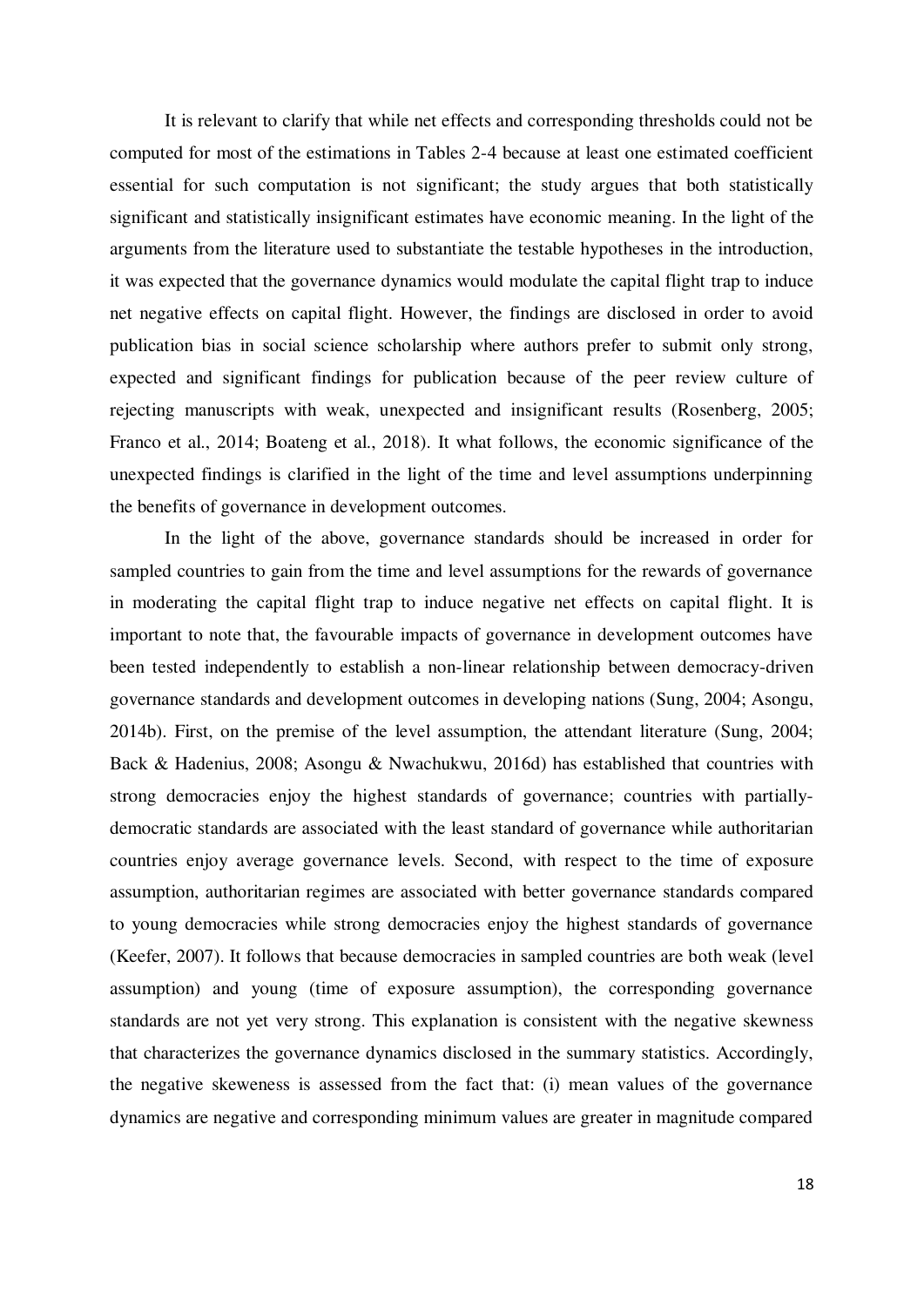to the attendant maximum values. How governments in sampled countries can improve governance standards is discussed in the concluding section.

#### **4. Concluding implications and further research directions**

Two overarching policy syndromes have been addressed in this inquiry. It has first assessed whether governance is an effective deterrent to the capital flight trap in Africa, before examining what thresholds of government quality are required to fight the capital flight trap in the continent. For these purposes, using principal component analysis and interactive Generalised Method of Moments, we have bundled and unbundled nine governance indicators in 37 African countries for the period 1996-2010.

The bundled governance variables are: (i) political governance (encompassing political stability and "voice & accountability"); (ii) economic governance (represented by government effectiveness and regulation quality) and (iii) institutional governance (entailing the rule of law and corruption-control). To provide responses to the two main questions, three hypotheses are tested, namely: (i) *Hypothesis 1* (Political governance decreases the positive incidence of the capital flight trap on capital flight); (ii) *Hypothesis 2* (Economic governance reduces the positive influence of the capital flight trap on capital flight) and (iii) *Hypothesis 3* (Institutional governance decreases the positive effect of the capital flight trap on capital flight).

 The following findings have been established on linkages between capital flight, capital flight trap and governance. Evidence of a capital flight trap is apparent because past values of capital flight have a positive effect on future values of capital flight. The net effects from interactions of the capital flight trap with political stability, regulation quality, economic governance and corruption-control on capital flight are positive. The critical masses at which "voice & accountability" and regulation quality can complement the capital flight trap to reduce capital flight are respectively 0.120 and 0.680, which correspond to best performing countries.

 There are two direct implications from the study. On the one hand, the positive net effects imply that the current governance climate in Africa is not enough to fight the capital flight trap. Hence, improvements in political governance, economic governance and institutional governance are imperative to significantly reduce capital flight. On the other hand, the fact that thresholds or critical masses of regulation quality and "voce & accountability" are close to the maximum range of the summary statistics imply that only a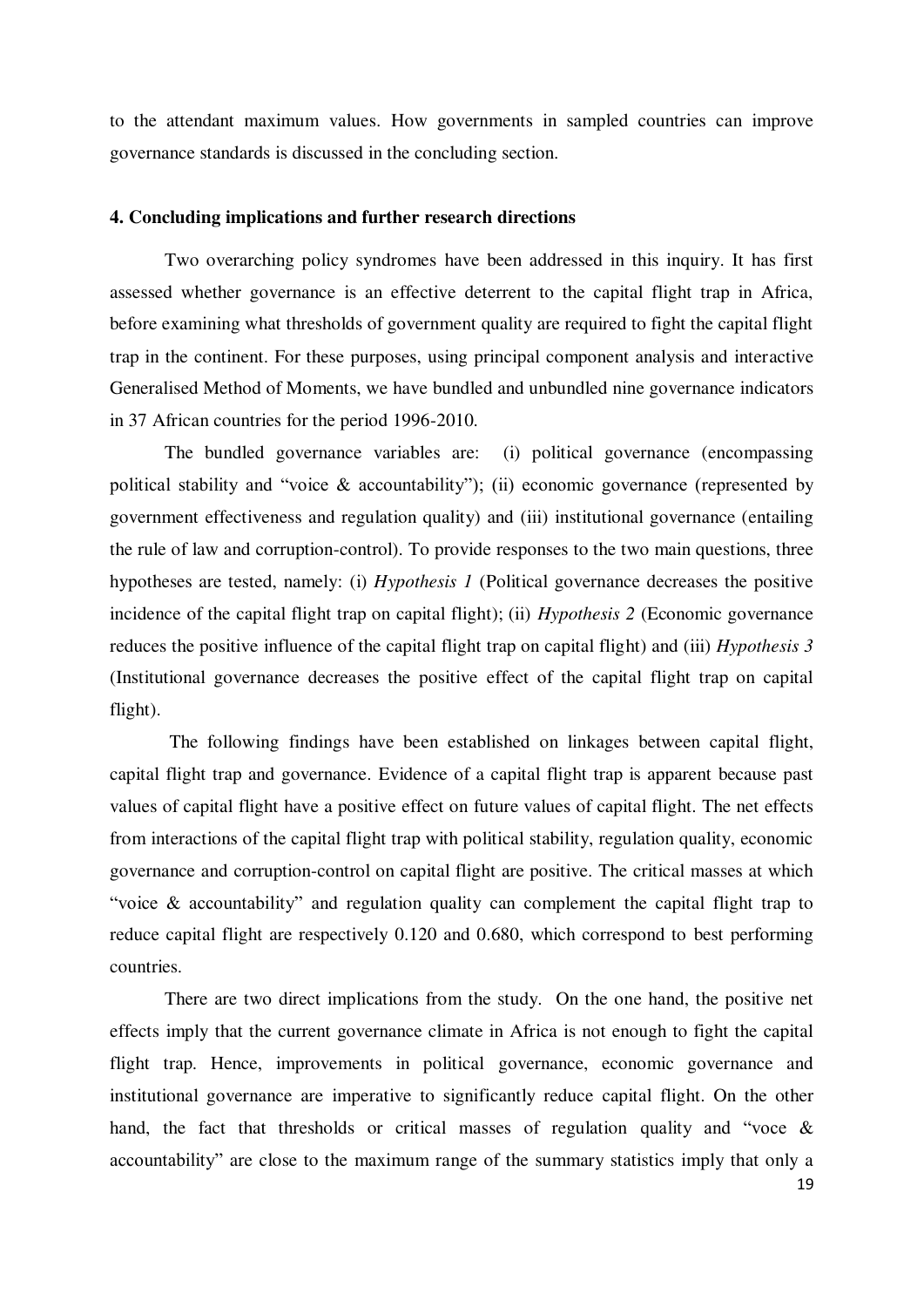few best performing countries at the moment can successfully use governance tools to fight capital flight by reducing the capital flight trap. This point is consistent with the preceding inference that much needs to be done in terms of improving governance standards in view of mitigating capital flight.

 Consistent with Asongu and Odhiambo (2020), the improvement of governance standards for favorable macroeconomic outcomes is largely traceable to the fact that the governance standards from World Development Indicators of the World Bank used in this study have both positive and negative values. Moreover, as we have established in the previous section, the governance dynamics used in this study are negatively skewed. In what follows, measures that can be implemented to improve political, economic and institutional dimensions of governance are discussed.

 First, political governance can be improved by enhancing conditions for the election and replacement of political leaders. Measures to enhance political governance include, *inter alia*: (i) mitigation of incidences that can positively influence the ability of governments in the sampled nations to be overthrown via unconstitutional and violent channels which often involve political strife and terrorism. (ii) Improvement of the ability of citizens to be actively involved in the selection of government officials as well as the right of citizens to enjoy freedoms of expression, association and access to media.

Second, on the front of economic governance, substantial ameliorations are worthwhile in the formulation and implementation of measures that deliver public commodities especially in the light of enhancing the environment of doing business and attracting foreign investment. Accordingly, economic governance measures should be tailored to avoid negative perceptions by investors on the valuation of assets. This is essentially because a gloomy macroeconomic outlook motivates investors to divert their assets and capital to other countries. To further improve economic governance, governments of sampled countries need to be credible to retain investors as well as boost investors' confidence, promote private sector development and competition, limit political pressure that negatively affects the macroeconomic outlook and provide quality regulation.

Third, in relation to institutional governance, for investors (i.e. domestic and foreign) to retain capital in the sampled countries, such investors need to have confidence in domestic institutions in the short, medium and long terms. Such confidence starts when both the government and citizens respect prevailing institutions that govern interactions between them,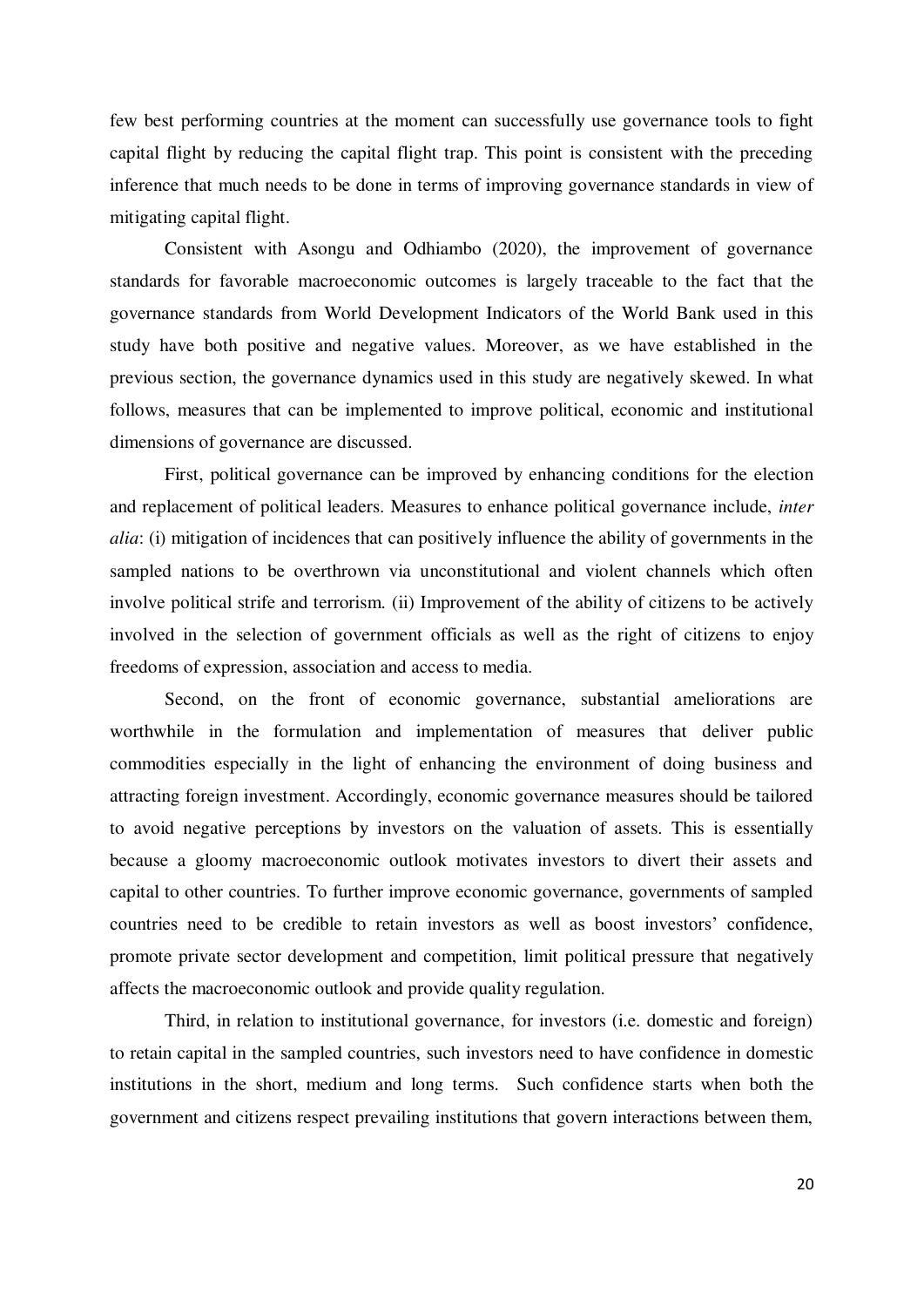especially as it pertains to upholding the rule of law, fighting corruption, protecting property rights and upholding better information accounting standards, *inter alia*.

 The empirical contribution of this study is that to the best of our knowledge, we have focused on fighting capital flight through the capital flight trap, by modeling capital flight trap with interactive GMM. Future research can improve the existing literature by employing the technique in modeling the persistence of other macroeconomic variables with negative signals. Moreover, assessing whether the established linkages in the study withstand further empirical scrutiny when conditional distributions of governance variables are considered is also worthwhile. This recommendation is motivated by the fact that the established net effects are based on mean values of governance. In the light of the recommendation, above and below median levels of governance could provide other policy relevant insights.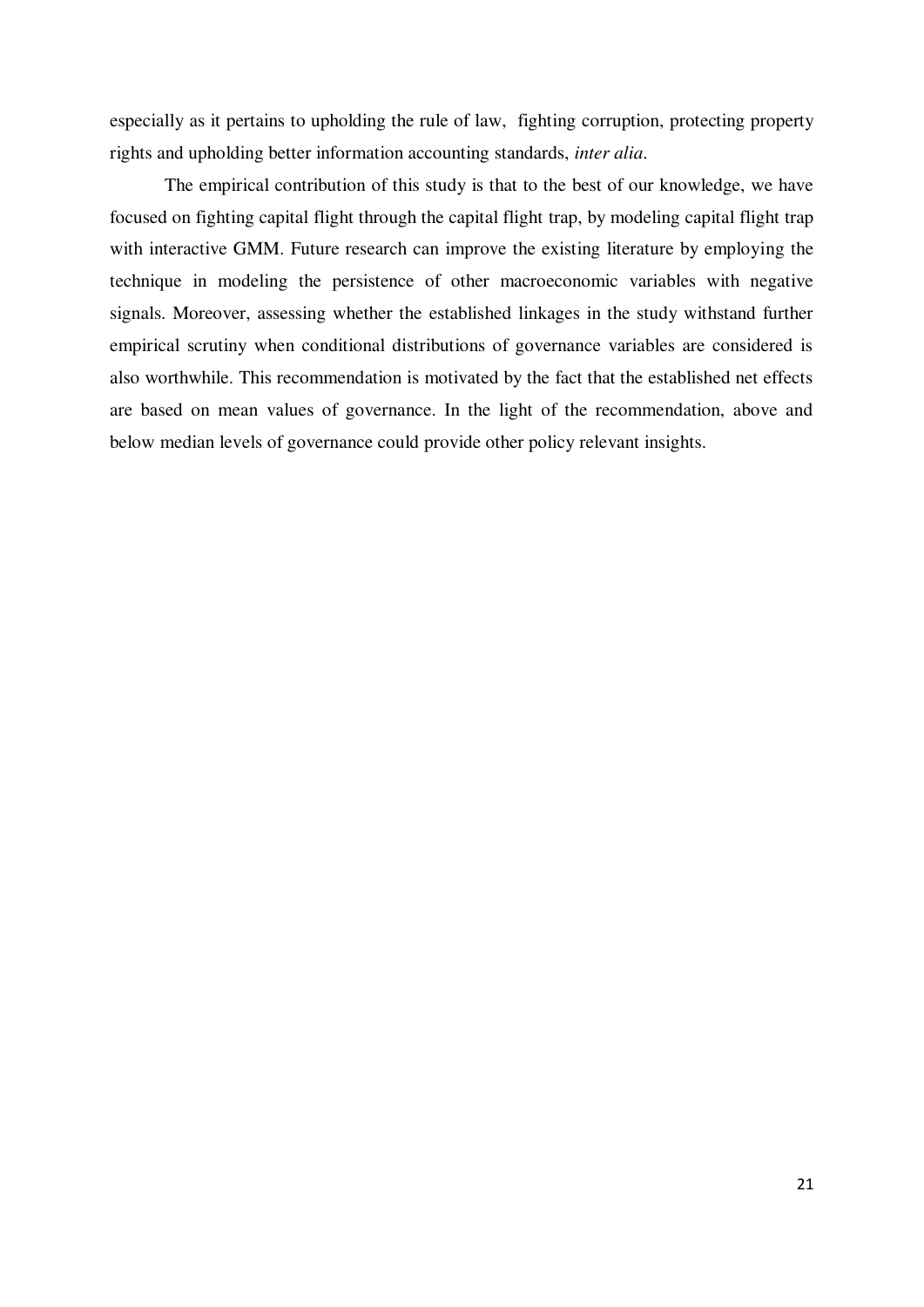# **Appendices**

| <b>Variables</b>            | <b>Signs</b> | <b>Definitions of Variables (Measurements)</b>                                                                                                                                                                                                                                                            | <b>Sources</b>               |
|-----------------------------|--------------|-----------------------------------------------------------------------------------------------------------------------------------------------------------------------------------------------------------------------------------------------------------------------------------------------------------|------------------------------|
| Capital Flight              |              | Ln of Capital Flight (constant of 2010)                                                                                                                                                                                                                                                                   | Ndikumana &<br>Boyce (2012a) |
| <b>Political Stability</b>  | PolSta       | "Political stability/no violence (estimate): measured as the<br>perceptions of the likelihood that the government will be<br>destabilized or overthrown by unconstitutional and violent<br>means, including domestic violence and terrorism"                                                              | World Bank (WDI)             |
| Voice &<br>Accountability   | V&A          | "Voice and accountability (estimate): measures the extent to<br>which a country's citizens are able to participate in selecting<br>their government and to enjoy freedom of expression, freedom<br>of association and a free media".                                                                      | World Bank (WDI)             |
| <b>Political Governance</b> | Polgov       | First Principal Component of Political Stability and Voice &<br>Accountability. The process by which those in authority are<br>selected and replaced.                                                                                                                                                     | <b>PCA</b>                   |
| Government<br>Effectiveness | Gov. E       | "Government effectiveness (estimate): measures the quality of<br>public services, the quality and degree of independence from<br>political pressures of the civil service, the quality of policy<br>formulation and implementation, and the credibility of<br>governments' commitments to such policies". | World Bank (WDI)             |
| Regulation Quality          | <b>RQ</b>    | "Regulation quality (estimate): measured as the ability of the<br>government to formulate and implement sound policies and<br>regulations that permit and promote private sector<br>development".                                                                                                         | World Bank (WDI)             |
| Economic<br>Governance      | Ecogov       | "First Principal Component of Government Effectiveness and<br>Regulation Quality. The capacity of government to formulate<br>& implement policies, and to deliver services".                                                                                                                              | <b>PCA</b>                   |
| Rule of Law                 | RL           | "Rule of law (estimate): captures perceptions of the extent to<br>which agents have confidence in and abide by the rules of<br>society and in particular the quality of contract enforcement,<br>property rights, the police, the courts, as well as the likelihood<br>of crime and violence".            | World Bank (WDI)             |
| Corruption-Control          | CC           | "Control of corruption (estimate): captures perceptions of the<br>extent to which public power is exercised for private gain,<br>including both petty and grand forms of corruption, as well as<br>'capture' of the state by elites and private interests".                                               | World Bank (WDI)             |
| Institutional<br>Governance | Instgov      | First Principal Component of Rule of Law and Corruption-<br>Control. The respect for citizens and the state of institutions<br>that govern the interactions among them                                                                                                                                    | <b>PCA</b>                   |
| <b>Trade Openness</b>       | Trade        | Export plus Imports of Goods and Services (% of GDP)                                                                                                                                                                                                                                                      | World Bank (WDI)             |
| GDP growth                  | GDPg         | Gross Domestic Product (GDP) growth (annual %)                                                                                                                                                                                                                                                            | World Bank (WDI)             |
| Inflation                   | Infl.        | Consumer Price Index (annual %)                                                                                                                                                                                                                                                                           | World Bank (WDI)             |
| Foreign investment          | <b>FDI</b>   | Foreign Direct Investment inflows (% of GDP)                                                                                                                                                                                                                                                              | World Bank (WDI)             |
| Public Investment           | Pub.I        | Gross Public Investment (% of GDP)                                                                                                                                                                                                                                                                        | World Bank (WDI)             |

# **Appendix 1: Definitions of Variables**

WDI: World Bank Development Indicators. PCA: Principal Component Analysis.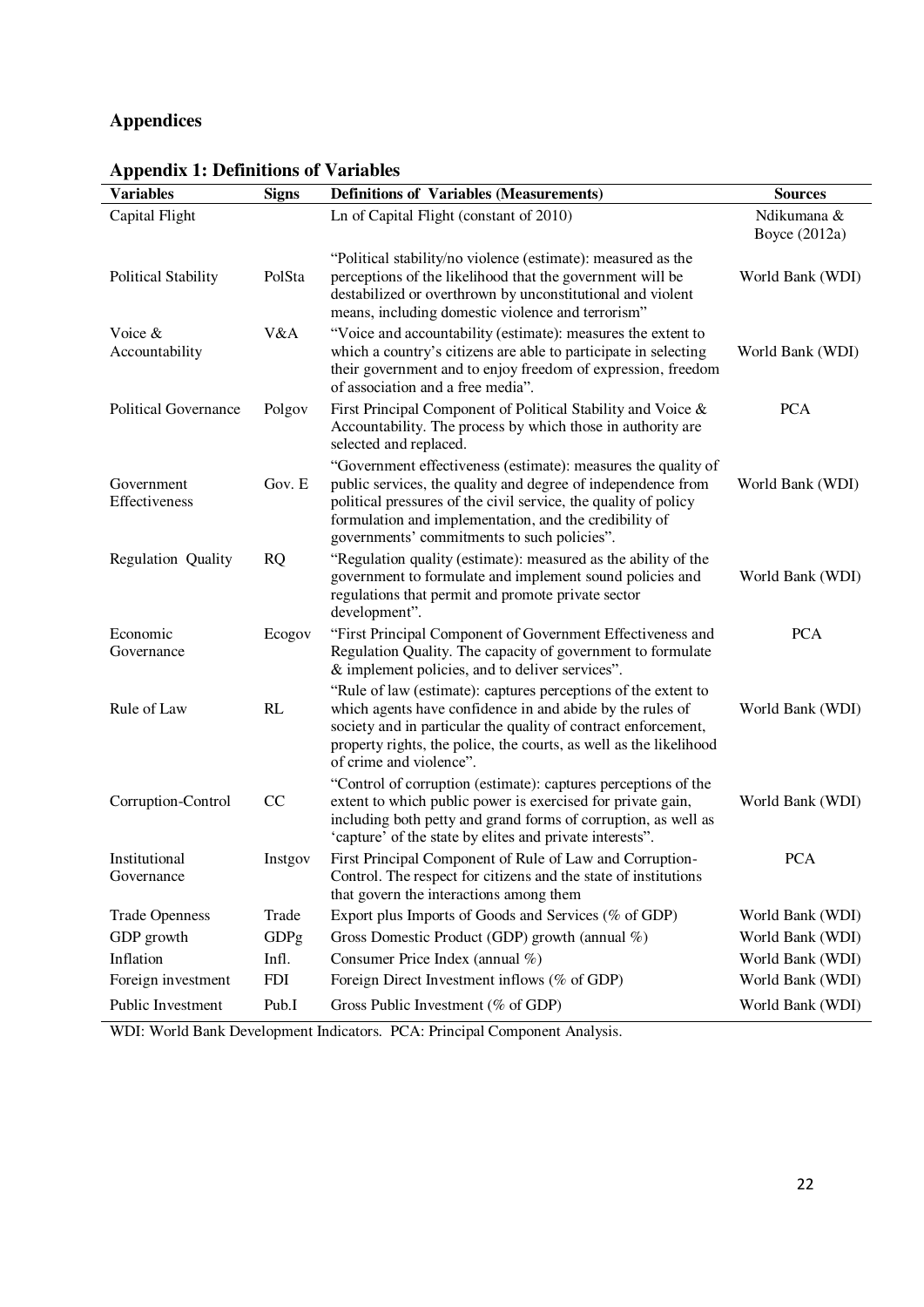|  | Appendix 2: Summary statistics (1996-2010) |
|--|--------------------------------------------|
|--|--------------------------------------------|

|                                   | <b>Mean</b> | <b>SD</b> | <b>Minimum</b> | <b>Maximum</b> | <b>Observations</b> |
|-----------------------------------|-------------|-----------|----------------|----------------|---------------------|
| Capital flight (log)              | 9.993       | 0.806     | 6.816          | 12.333         | 464                 |
| <b>Political Stability</b>        | $-0.637$    | 0.943     | $-2.986$       | 1.188          | 444                 |
| Voice & Accountability            | $-0.668$    | 0.667     | $-1.885$       | 0.932          | 444                 |
| <b>Political Governance</b>       | $-0.052$    | 1.257     | $-2.974$       | 2.709          | 444                 |
| Government Effectiveness          | $-0.640$    | 0.578     | $-1.974$       | 0.876          | 443                 |
| <b>Regulation Quality</b>         | $-0.631$    | 0.562     | $-2.412$       | 0.791          | 444                 |
| Economic Governance               | 0.172       | 1.216     | $-3.284$       | 3.276          | 443                 |
| Rule of Law                       | $-0.694$    | 0.613     | $-2.207$       | 0.773          | 444                 |
| Control of Corruption             | $-0.571$    | 0.579     | $-2.057$       | 1.249          | 443                 |
| Institutional Governance          | 0.049       | 1.313     | $-3.139$       | 3.676          | 443                 |
| <b>Trade Openness</b>             | 75.890      | 39.816    | 17.858         | 255.015        | 525                 |
| GDP growth                        | 4.435       | 4.661     | $-17.254$      | 33.629         | 540                 |
| Inflation                         | 74.917      | 1099.538  | $-100.00$      | 24411.03       | 508                 |
| Foreign Direct Investment inflows | 3.994       | 5.935     | $-8.629$       | 40.157         | 405                 |
| Public Investment                 | 7.217       | 4.143     | 0.000          | 25.007         | 477                 |

S.D: Standard Deviation.

**Appendix 3: Correlation matrix (Uniform sample size: 248)** 

| Economic governance                                                                                                                                       |             |
|-----------------------------------------------------------------------------------------------------------------------------------------------------------|-------------|
| VA<br>GE<br><b>RQ</b><br>CC<br>GDPg<br>Infl.<br><b>FDI</b><br><b>PS</b><br>RL<br>Flight<br>Polgov<br>Pub.I<br>Ecogov<br>Instgov<br>Trade                  |             |
| 1.000<br>0.734<br>0.718<br>$-0.001$<br>0.352<br>0.930<br>0.658<br>0.642<br>0.672<br>0.773<br>0.773<br>0.320<br>$-0.218$<br>0.106<br>$-0.196$<br><b>PS</b> |             |
| 1.000<br>0.761<br>0.739<br>0.738<br>0.773<br>0.783<br>$-0.018$<br>$-0.024$<br>VA<br>0.932<br>0.775<br>0.067<br>0.215<br>$-0.153$<br>0.049                 |             |
| 0.762<br>0.742<br>0.777<br>0.782<br>1.000<br>0.830<br>0.836<br>0.207<br>$-0.010$<br>$-0.199$<br>0.304<br>$-0.118$<br>0.083                                | Polgov      |
| 1.000<br>0.858<br>0.004<br>0.873<br>0.969<br>0.879<br>0.901<br>0.006<br>$-0.215$<br>0.247<br>0.184<br>GE<br>$-0.051$                                      |             |
| $-0.105$<br>0.099<br><b>RQ</b><br>1.000<br>0.747<br>0.818<br>0.811<br>$-0.018$<br>$-0.297$<br>$-0.127$<br>0.167<br>0.965                                  |             |
| 0.886<br>0.181<br>0.831<br>0.878<br>$-0.005$<br>$-0.050$<br>$-0.263$<br>0.181<br>.000<br>$-0.091$                                                         | Ecogov      |
| $-0.040$<br>1.000<br>0.855<br>$-0.049$<br>0.296<br>0.966<br>0.153<br>$-0.215$<br>0.008<br>CC                                                              |             |
| 1.000<br>0.959<br>0.027<br>RL<br>0.110<br>$-0.016$<br>$-0.236$<br>0.052<br>0.341                                                                          |             |
| 1.000<br>$-0.008$<br>$-0.034$<br>$-0.234$<br>0.329<br>0.138<br>0.030                                                                                      | Instgov     |
| 1.000<br>$-0.051$<br>0.127<br>0.299<br>$-0.253$<br>0.358                                                                                                  | Trade       |
| 1.000<br>0.037<br>0.155<br>0.085<br>0.039                                                                                                                 | GDPg        |
| 1.000<br>$-0.003$<br>0.209<br>Infl.<br>0.185                                                                                                              |             |
| <b>FDI</b><br>1.000<br>0.202<br>$-0.169$                                                                                                                  |             |
| 1.000<br>$-0.257$                                                                                                                                         | Pub. I      |
| 1.000                                                                                                                                                     | Cap. Flight |

PS: Political Stability/Non violence. VA: Voice & Accountability. Polgov: Political Governance. GE: Government Effectiveness. RQ: Regulation Quality. Ecogov: Economic Governance. CC: Corruption-Control.RL: Rule of Law. Instgov: Institutional Governance. Trade: Trade Openness. GDPg: GDP growth. Infl: Inflation. FDI: Foreign Direct Investment inflows. Pub.I: Public Investment. Cap. Flight: Capital Flight.

### **Compliance with Ethical Standards**

The authors are self-funded and have received no funding for this manuscript. The authors

also have no conflict of interest.

This article does not contain any studies with human participants or animals performed by the authors.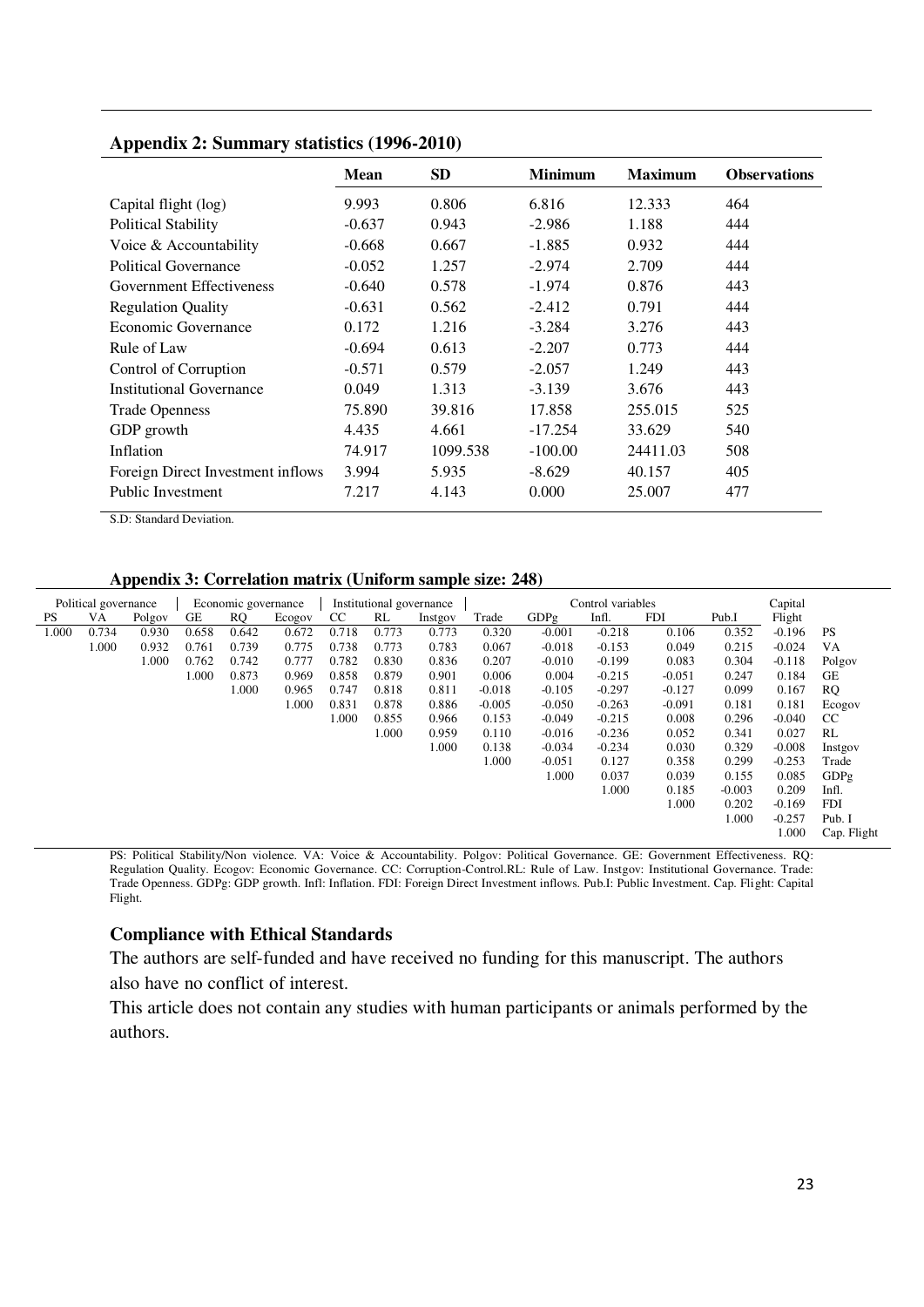### **References**

Ajide, K. B, & Raheem, I. D., (2016a). "Institutions-FDI Nexus in ECOWAS Countries", *Journal of African Business*, 17(3), pp. 319-341.

Ajide, K. B, & Raheem, I. D., (2016b). "The Institutional Quality Impact on Remittances in the ECOWAS Sub-Region", *African Development Review*, 28(4), pp. 462–481.

Andrés, R. A, & Asongu, S. A., (2013). "Fighting Software Piracy: Which Governance Tools Matter in Africa?", *Journal of Business Ethics*, 118(3), pp. 667-682.

Andrés, R. A, Asongu, S. A., & Amavilah, V. H., (2015). "The Impact of Formal Institutions on Knowledge Economy", *Journal of the Knowledge Economy*, 6(4), pp. 1034-1062.

Arellano, M., & Bover, O., (1995). "Another look at the instrumental variable estimation of error-components models", *Journal of Econometrics*, 68(1), pp. 29-52.

Asongu, S. A., (2012). "Law and finance in Africa", *Brussels Economic Review*, 55(4), pp. 385-408.

Asongu, S. A., (2013, October). "Fighting African capital flight: timelines for the adoption of common policies", *The Empirical Economics Letters*, <http://www.eel.my100megs.com/volume-12-number-10.htm>(Accessed: 09/08/2015).

Asongu, S. A., (2014a). "Fighting African Capital Flight: Empirics on Benchmarking Policy Harmonization", *The European Journal of Comparative Economics*, 11(1), pp. 93-122.

Asongu, S. A., (2014b). "Finance and Democracy in Africa". *Institutions and Economies*, 6(3), pp. 92- 118.

Asongu, S. A., (2015). "Rational Asymmetric Development, Piketty and the Spirit of Poverty in Africa". *African Governance and Development Institute Working Paper* No. 15/006, Yaoundé.

Asongu, S. A., (2016). "Determinants of Growth in Fast Developing Countries: Evidence from Bundling and Unbundling Institutions", *Politics & Policy*, 44(1), pp. 97-134.

Asongu, S. A., (2017a). "Assessing marginal, threshold, and net effects of financial globalisation on financial development in Africa", *Journal of Multinational Financial Management*, 40(June), pp. 103-114.

Asongu, S. A., (2017b). "The Effect of Reducing Information Asymmetry on Loan Price and Quantity in the African Banking Industry", *Research in International Business and Finance*, 41(October), pp. 185–197.

Asongu, S. A., (2019). "The persistence of global terrorism", *Territory, Politics & Governance*, DOI: 10.1080/21622671.2019.1675532.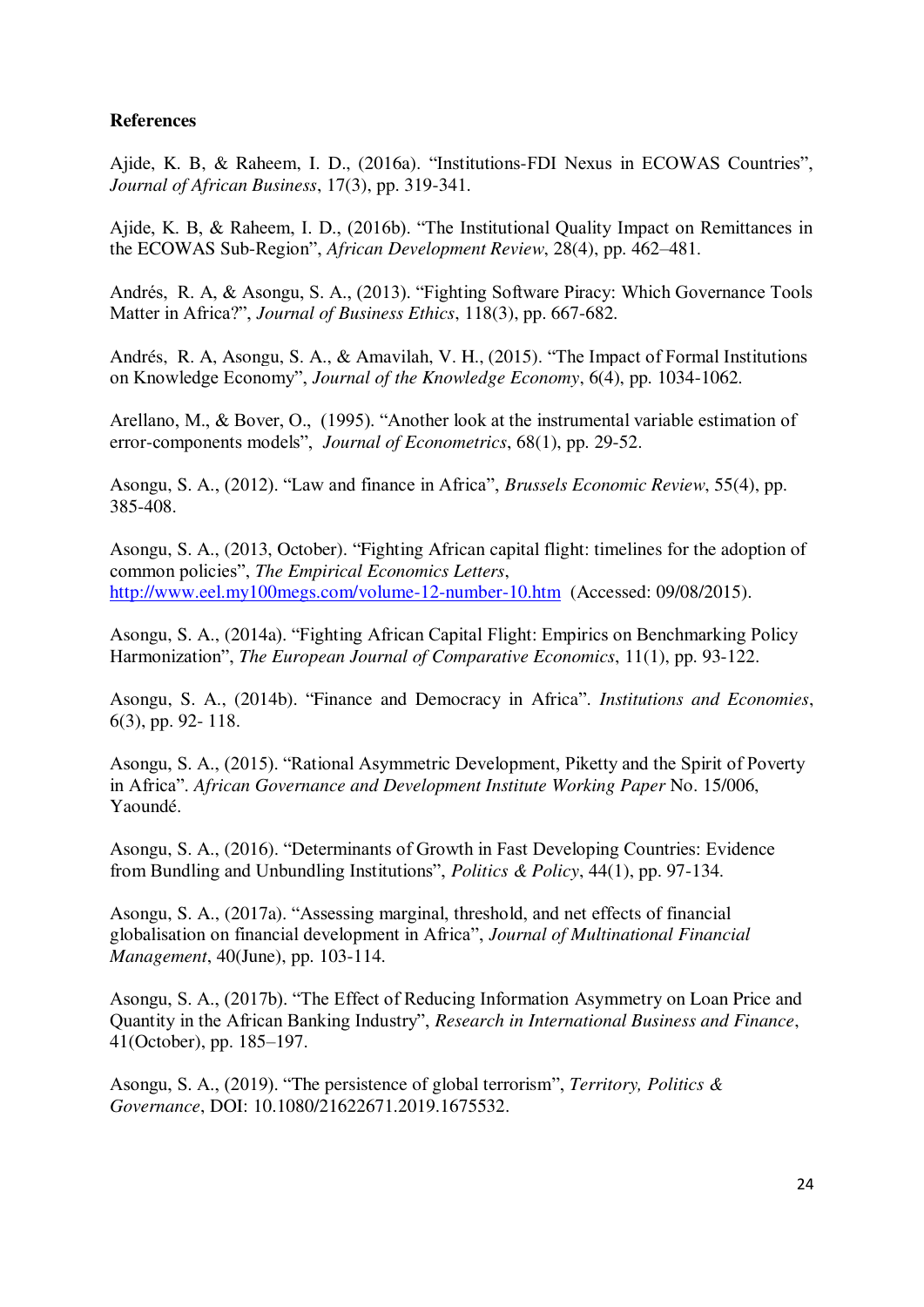Asongu, S. A., & Amankwah-Amoah, J., (2018). "Mitigating capital flight through military expenditure: Insight from 37 African countries", *Research in International Business and Finance,*45(October), pp. 38-53.

Asongu, S. A., & Biekpe, N., (2017). "ICT, information asymmetry and market power in African banking industry", *Research in International Business and Finance*, 44(April), pp. 518-531.

Asongu, S. A., & De Moor, L., (2017). "Financial globalisation dynamic thresholds for financial development: evidence from Africa", *The European Journal of Development Research*, 29(1), pp. 192–212.

Asongu, S. A., & Kodila-Tedika, O., (2016). "Fighting African Conflicts and Crimes: Which Governance Tools Matter?" *International Journal of Social Economics*, 43(5), pp. 466-485.

Asongu, S. A., Nting, R. T., & Osabuohien, E. S., (2019). "One Bad Turn Deserves Another: How Terrorism Sustains the Addiction to Capital Flight in Africa", *Journal of Industry, Competition and Trade*, 19(3), pp. 501–535.

Asongu, S. A., & Nwachukwu, J., (2016a). "Revolution empirics: predicting the Arab Spring" *Empirical Economics*, 51(2), pp. 439-482.

Asongu, S. A, & Nwachukwu, J. C., (2016b). "The Mobile Phone in the Diffusion of Knowledge for Institutional Quality in Sub Saharan Africa", *World Development*, 86(October), pp. 133-147.

Asongu, S. A, & Nwachukwu, J. C., (2016c). "Foreign aid and governance in Africa", *International Review of Applied Economics*, 30(1), pp. 69-88.

Asongu, S. A, & Nwachukwu, J. C., (2016d). "Law, Politics and the Quality of Government in Africa". *Politics & Policy*, 44(5), pp. 916-944.

Asongu, S. A, & Nwachukwu, J. C., (2017). "Fighting Capital Flight in Africa: Evidence from Bundling and Unbundling Governance", *Journal of Industry, Competition and Trade*, 17(3), pp. 305–323.

Asongu, S. A., & Odhiambo, N. M., (2019a). "Challenges of Doing Business in Africa: A Systematic Review", *Journal of African Business*, 20(2), pp. 259-268.

Asongu, S. A., & Odhiambo, N. M., (2019b). "Governance, Capital flight and Industrialisation in Africa", *Journal of Economic Structures*, 8(36), pp. 1-22.

Asongu, S. A., & Odhiambo, N. M., (2020). "Enhancing Governance for Environmental Sustainability in Sub-Saharan Africa", *Energy Exploration & Exploitation*; Forthcoming.

Ba, J., & Ng S (2006). "Confidence intervals for diffusion index forecasts and inference for factor-augmented regression", *Econometrica*, 74(4), pp. 1133-1150.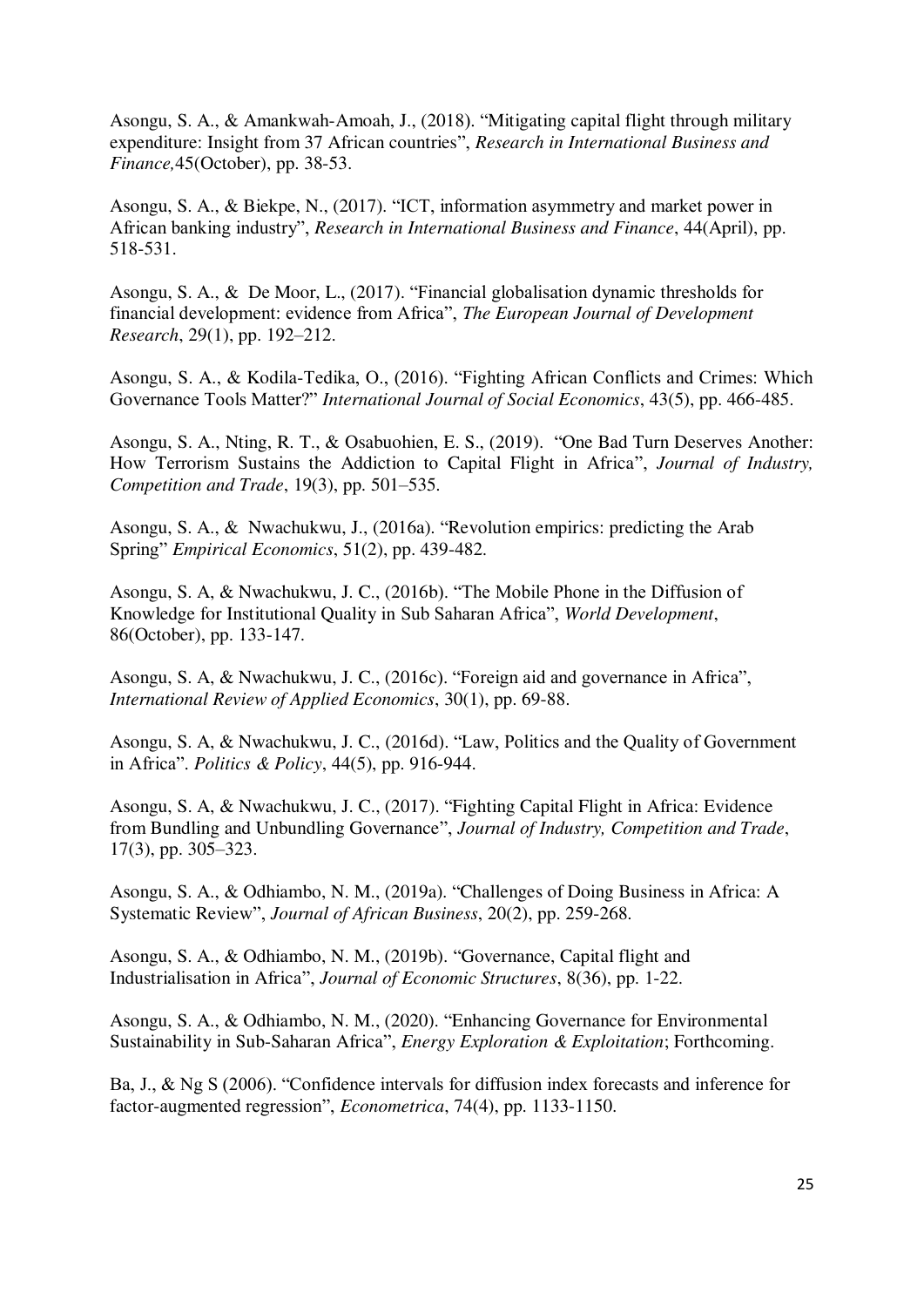Back, H., & Hadenius, A., (2008). "Democracy and State Capacity: Exploring a J-Shaped Relationship". *Governance*, 21(1), pp. 1-24.

Bai, J., (2003). "Inferential theory for factor models of large dimensions". *Econometrica,* 71 (1), pp.135-173.

Bai, J., (2009). "Panel data models with interactive fixed effects". *Econometrica,* 77(4), pp. 1229-1279.

Baliamoune-Lutz, M., & Ndikumana, L., (2008). "Corruption and Growth: Exploring the Investment Channel", University of Massachusetts – Amherst, *Economics Department Working Paper Series*. Paper No. 33

[http://scholarworks.umass.edu/cgi/viewcontent.cgi?article=1022&context=econ\\_workingpape](http://scholarworks.umass.edu/cgi/viewcontent.cgi?article=1022&context=econ_workingpaper) [r](http://scholarworks.umass.edu/cgi/viewcontent.cgi?article=1022&context=econ_workingpaper) (Accessed: 02/07/2016).

Baltagi, B. H., (2008). "Forecasting with panel data", *Journal of Forecasting*, 27(2), pp. 153- 173.

Bartels, F. L., Alladina, S. N., and Lederer, S., (2009). "Foreign direct investment in sub-Saharan Africa: Motivating factors and policy issues". *Journal of African Business*, 10(2), pp. 141-162.

Beck, T., Demirgüç-Kunt, A., & Levine, R., (2003), "Law and finance: why does legal origin matter?", *Journal of Comparative Economics*, 31(4), pp. 653-675.

Boateng, A., Asongu, S. A., Akamavi, R., &Tchamyou, V. S., (2018). "Information Asymmetry and Market Power in the African Banking Industry", *Journal of Multinational Financial Management*, 44(March), pp. 69-83.

Boyce, J. K., & Ndikumana L. (2011). "Capital flight from sub-Saharan Africa: linkages with external borrowing and policy options", *International Review of Applied Economics*, 25(2), pp. 149-170.

Boyce, J. K., & Ndikumana L. (2012a). "Capital Flight from Sub-Saharan African Countries: Updated Estimate, 1970-2010', *Political Economy Research Institute*, University of Massachusetts.

[http://www.peri.umass.edu/fileadmin/pdf/ADP/SSAfrica\\_capitalflight\\_Oct23\\_2012.pdf](http://www.peri.umass.edu/fileadmin/pdf/ADP/SSAfrica_capitalflight_Oct23_2012.pdf) (Accessed: 09/08/2015).

Boyce, J. K., & Ndikumana L. (2012b). "Rich Presidents of Poor Nations: Capital Flight from Resource-Rich Countries in Africa', *Political Economy Research Institute* University of Massachusetts.

<http://concernedafricascholars.org/wp-content/uploads/2012/11/caploss01-ndiku-14th.pdf> (Accessed: 09/08/2015).

Boyce, J. K., & Ndikumana L., (2003). "Public Debt and Private Assets: Explaining Capital Flight from Sub-Saharan African Countries", *World Development*, 31(1), pp. 107-130.

Boyce, J. K., & Ndikumana, L. (1998). "Congo's odious debt: External borrowing and capital flight in Zaire", *Development and Change*, 29(2), pp. 195-217.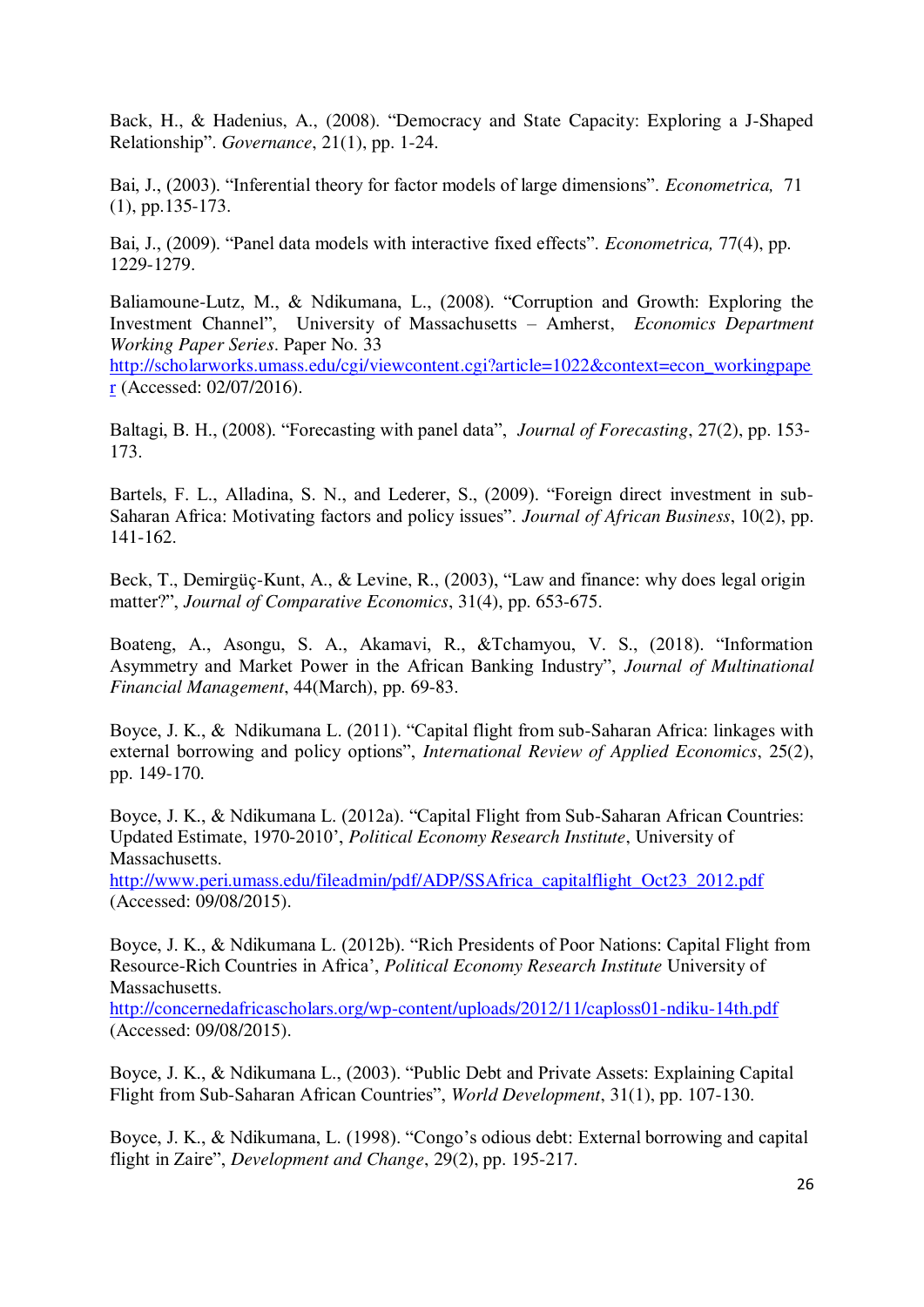Boyce, J. K., & Ndikumana, L. (2001). "Is Africa a Net Creditor? New Estimate of Capital Flight from Severely Indebted Sub-Saharan African Countries, 1970-1996", *Journal of Development,*38(2), pp. 27-56.

Christensen, J. (2011). "The looting continues: Tax havens and corruption". *Critical Perspectives on International Business*, 7(2), pp.177-196.

Collier, P., Hoeffler, A. & Pattillo, C., (2004). "Africa's Exodus: Capital Flight and the Brain Drain as Portfolio Decisions". *Journal of African Economies,* 13(2), pp. 15-54.

Darley, W. K., (2012). "Increasing sub-Saharan Africa's share of foreign direct investment: Public policy challenges, strategies, and implications". *Journal of African Business*, pp. 13(1), 62-69.

Davies, V. (2008), "Post-war Capital Flight and Inflation". *Journal of Peace Research,*  45(4),pp. 519-537.

Dewan, S., & Ramaprasad, J., (2014). "Social media, traditional media and music sales", *MIS Quarterly*, 38(1), pp. 101-128.

Djankov, S., La Porta, R., Lopez-de-Silanes, F., & Shleifer, A., (2003). "Courts", *Quaterly Journal of Economics*, 118(2), pp. 453-517.

Efobi, U., & Asongu, S. A., (2016). "Terrorism and Capital Flight from Africa", *International Economics*, 148 (December), pp. 81-94.

Fowowe, B., (2014). "Law and Finance Revisited: Evidence from African Countries", *South African Journal of Economics*, 82(2), pp.193–208.

Franco, A., Malhotra, N., &Simonovits, G., (2014). "Publication Bias in the Social Sciences: Unlocking the File Drawer", *Science*, 345(6203), pp. 1502-1505.

Gani, A., (2011). "Governance and Growth in Developing Countries", *Journal of Economic Issues*, 45(1), pp. 19-40.

Gankou, J-M., Bendoma, M., & Sow, M. N., (2016). "The Institutional Environment and the Link between Capital Flows and Capital Flight in Cameroon", *African Development Review*, 28(S1), pp. 65-87.

GTI (2014). "Global Terrorism Index: Measuring and Understanding the Impact of Terrorism", *Institute for Economics and Peace*, pp. 2-90. [http://www.visionofhumanity.org/sites/default/files/Global%20Terrorism%20Index%20Repor](http://www.visionofhumanity.org/sites/default/files/Global%20Terrorism%20Index%20Report%202014_0.pdf) [t%202014\\_0.pdf](http://www.visionofhumanity.org/sites/default/files/Global%20Terrorism%20Index%20Report%202014_0.pdf) (Accessed: 28/04/2015).

Greenaway-McGrevy, R., Han, C., & Sul, D., (2012). "Asymptotic distribution of factor augmented estimators for panel regression". *Journal of Econometrics*, 169 (1), pp. 48-53.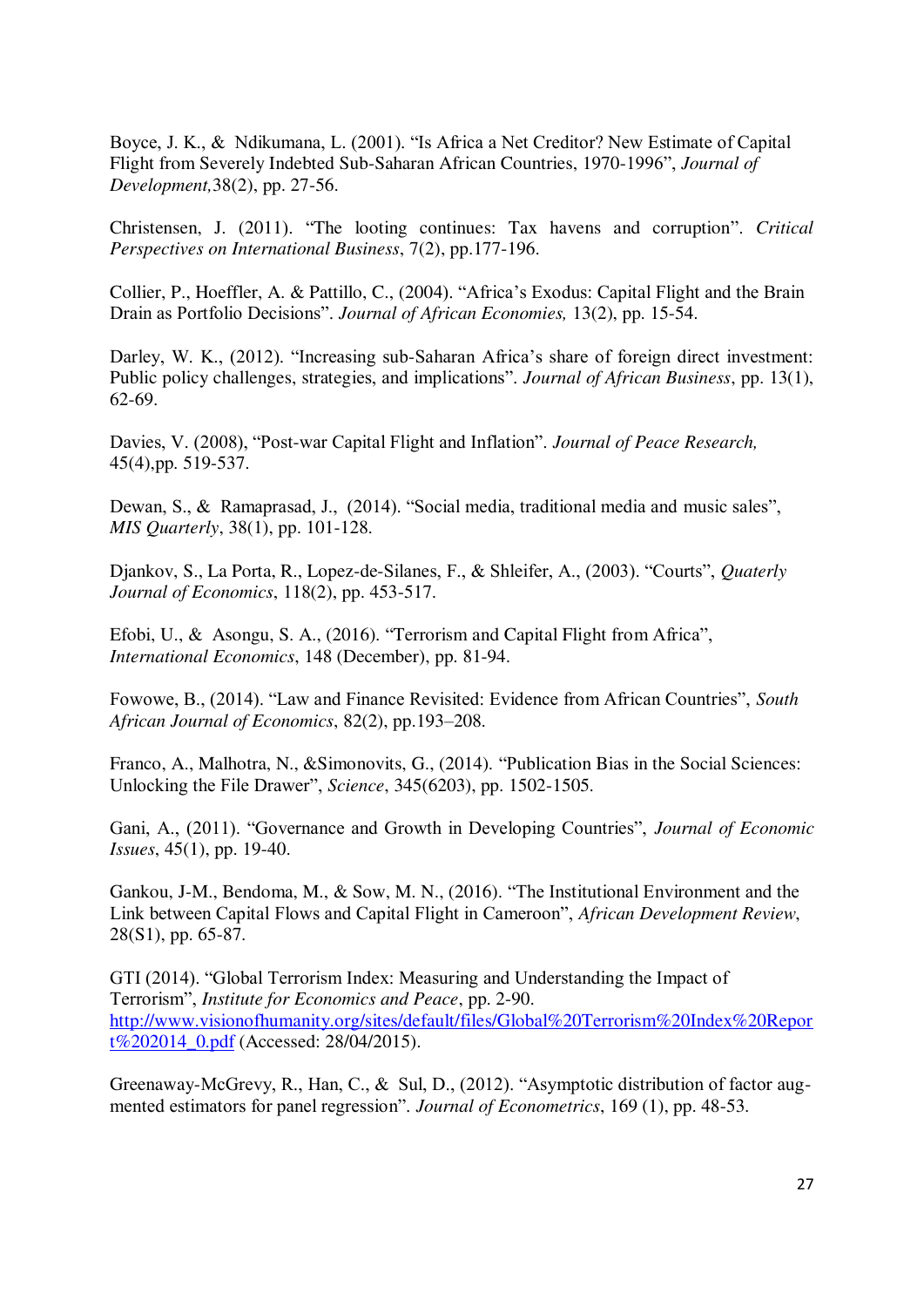Kangoye, T., (2013). "Does Aid Unpredictability Weaken Governance? Evidence From Developing Countries", *The Developing Economies,* 51(2), pp. 121-144.

Keefer, P., (2007). "Clientelism, Credibility, and the Policy Choices of Young Democracies". *American Journal of Political Science*, 51(4), pp. 804-821.

Kelsey, D., & le Roux, S., (2017). "Dragon Slaying with Ambiguity: Theory and Experiments", *Journal of Public Economic Theory*, 19(1), pp. 178–197.

Kelsey, D., & le Roux, S., (2018). "Strategic Ambiguity and Decision-making: An Experimental Study", *Theory & Decision*, 84(3), pp 387–404.

Kou, G., Chao, X., Peng, Y., & Alsaadi, F. E., (2019a). "Machine learning methods combined with financial systemic risk", *Technological and Economic Development of Economy*, DOI: <https://doi.org/10.3846/tede.2019.8740>

Kou, G., Yang, P., Xiao, F., Chen, Y., & Alsaadi, F. E., (2019b). "Evaluation of feature selection methods for text classification with small datasets using multiple criteria decisionmaking methods", *Applied Soft Computing*, DOI: [https://doi.org/10.1016/j.asoc.2019.105836.](https://doi.org/10.1016/j.asoc.2019.105836)

Kou, G., Ergu, D., Chen, Y., & Lin, C., (2016). "Pairwise comparison matrix in multiple criteria decision making", *Technological and Economic Development of Economy*, 22(5), pp. 738-765.

Kou, G., Lu, Y., Peng, Y., & Shi, Y., (2012). "Evaluation of Classification Algorithms using MCDM and Rank Correlation", *International Journal of Information Technology & Decision Making*, 11(1), pp. 197-225.

Kou, G., Peng, Y., & Wang, G., (2014). "Evaluation of clustering algorithms for financial risk analysis using MCDM methods", *Information Sciences*, 275(August), pp. 1-12.

Kwaramba, M., Mahonye, N., & Mandishara, L., (2016). "Capital Flight and Trade Misinvoicing in Zimbabwe", *African Development Review*, 28(S1), pp. 50-64.

Jolliffe, I. T. (2002). Principal Component Analysis (2nd Ed.) New York: Springer.

Kaiser, H. F. (1974). "An index of factorial simplicity" *Psychometrika*, 39(1), pp. 31–36.

Kaufmann, D., Kraay, A & Mastruzzi, M., (2010). "The worldwide governance indicators: Methodology and analytical Issues". *World Bank Policy Research Working Paper* No 5430, Washington.

La Porta, R., Lopez-de-Silanes, F., Shleifer, A., & Vishny, R.W., (1998). "Law and finance", *Journal of Political Economy*, 106(6), pp. 1113-1155.

La Porta, R., Lopez-de-Silanes, F., Shleifer, A., & Vishny, R.W., (1999). "The quality of government", *Journal of Law, Economics and Organization*, 15(1), pp. 222-279.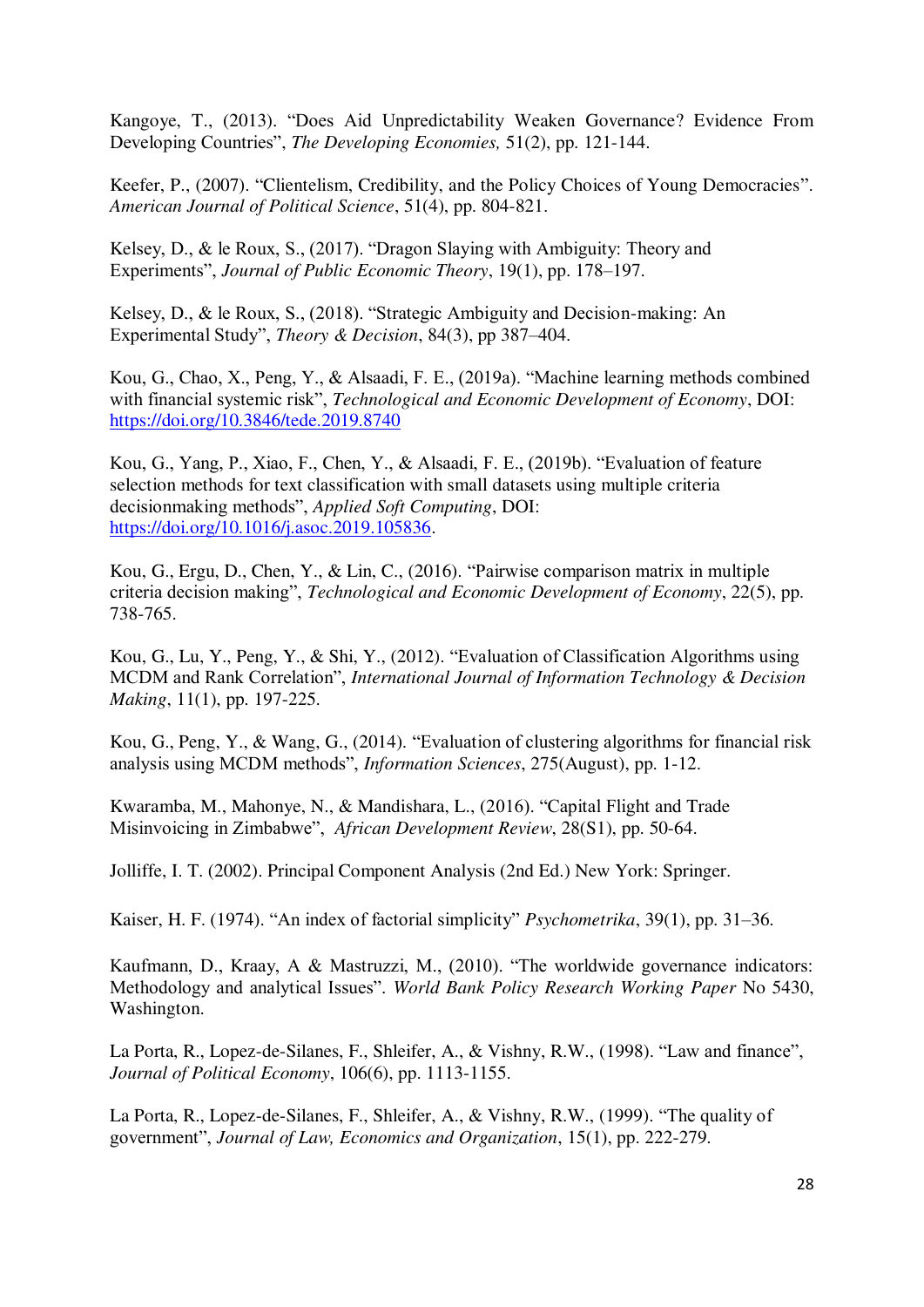Le, Q. V., & Zak. P. J., (2006). "Political risk and capital flight". *Journal of International Money and Finance*, 25(2), pp. 308-329.

Lensink, R., Hermes, N., & Murinde. V., (2000). 'Capital flight and political risk'. *Journal of International Money and Finance*, 19(1), pp. 73-92.

Li, G., Kou, G., & Peng, Y., (2016). "A group decision making model for integrating heterogeneous information". IEEE Transactions on Systems, Man, and Cybernetics: Systems, DOI:<http://dx.doi.org/10.1109/tsmc.2016.2627050>

Li, T., Kou, G., Peng, Y., & Shi, Y., (2014). "Classifying With Adaptive Hyper-Spheres: An Incremental Classifier Based on Competitive Learning", IEEE Transactions on Systems, Man, and Cybernetics: Systems, pp. 1-12. DOI:<https://doi.org/10.1109/TSMC.2017.2761360>

Love, I., & Zicchino, L., (2006). "Financial Development and Dynamic Investment Behaviour: Evidence from Panel VAR" .*The Quarterly Review of Economics and Finance*, 46(2), pp. 190-210.

McKenzie C, R., & McAleer M (1997). "On efficient estimation and correct inference in models with generated regressors: A general approach." *Japanese Economic Review*, 48(4), pp. 368-389.

Moulemvo, A., (2016). "Impact of Capital Flight on Public Social Expenditure in Congo-Brazzaville", *African Development Review*, 28(S1), pp. 113-123.

Mpenya, A. H. T., Metseyem, C., & Epo, B. N., (2016). "Natural Resources and Capital Flight in Cameroon", *African Development Review*, 28(S1), pp. 88-99.

Muazu, I., & Alagidede, P., (2017). "Financial Development, Growth Volatility and Information Asymmetry in sub–Saharan Africa: Does Law Matter?", *South African Journal of Economics*, 84(4), pp. 570-588.

Muchai, D. N., & Muchai, J., (2016). "Fiscal Policy and Capital Flight in Kenya", *African Development Review*, 28(S1), pp. 8-21.

Musila, J. W., & Sigué, S. P., (2010). "Corruption and International Trade: An Empirical Investigation of African Countries", *World Economy*, 33(1), pp.129-146.

Ndiaye, A. S., & Siri, A., (2016). "Capital Flight from Burkina Faso: Drivers and Impact on Tax Revenue", *African Development Review*, 28(S1), pp. 100-112.

Ndikumana, L., (2016). "Causes and Effects of Capital Flight from Africa: Lessons from Case Studies", *African Development Review*, 28(S1), pp. 2-7.

Ndikumana, L., & Boyce, J. K., (2011a), *Africa's odious debts: How foreign loans and capital flight bled a continent*. London: Zed Books.

Ndikumana, L., & Boyce, J. K., (2011b). "New estimates of capital flight from sub-Saharan African countries: Linkages with external borrowing and policy options". *International*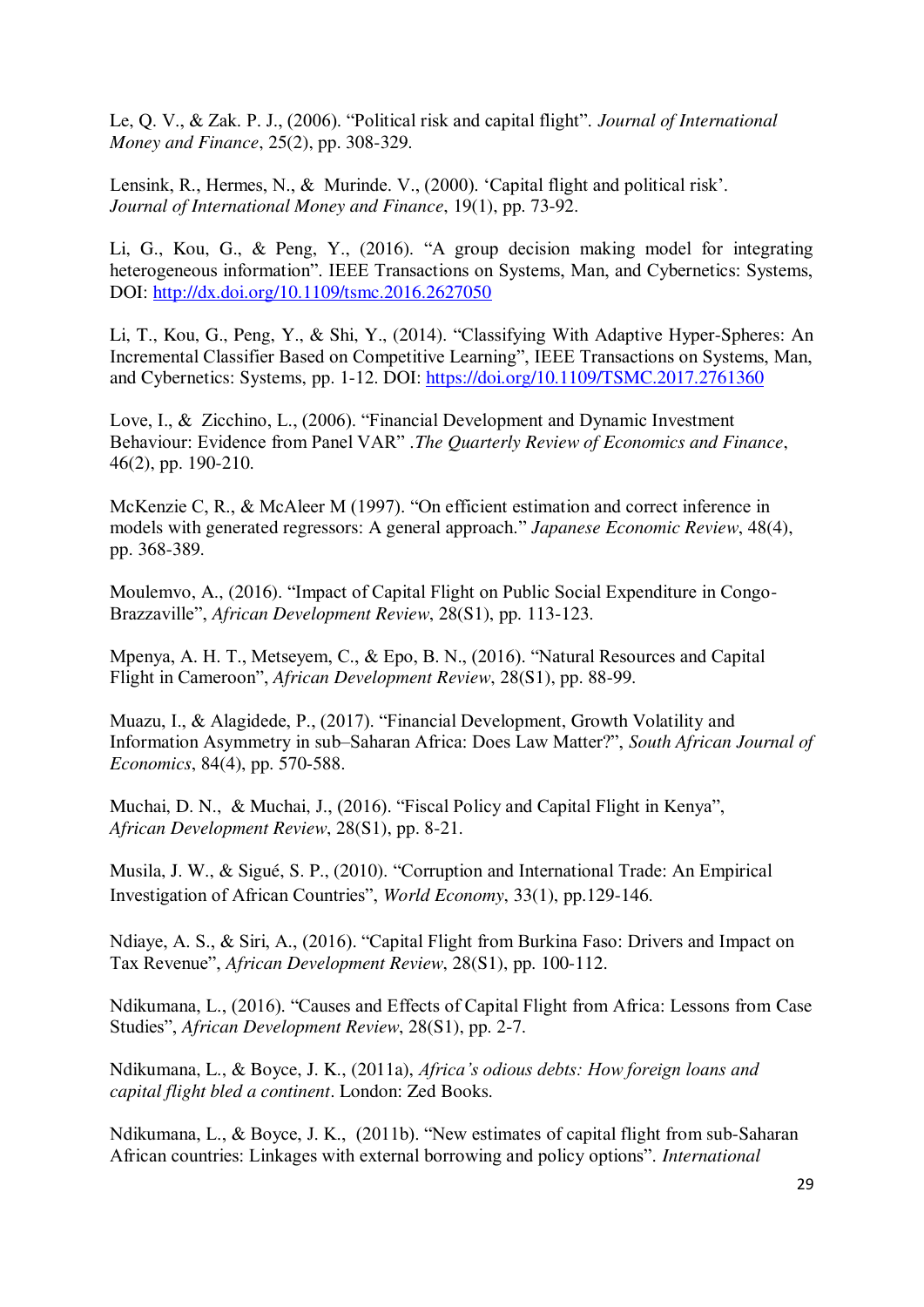*Review of Applied Economics*, 25(2), pp. 149-170.

Ndikumana, L., Boyce, J. & Ndiaye, A.S. (2015). "Capital Flight: Measurement and Drivers", in Ajayi, S. I. and L. Ndikumana (Eds), Capital Flight from Africa: Causes, Effects, and Policy Issues, Oxford: Oxford University Press, 15-54.

Ndikumana, L., & Sarr, M., (2016). "Capital flight and foreign direct investment in Africa: An investigation of the role of natural resource endowment", *WIDER Working Paper* No. 2016/58, Helsinki.

Nyatepe-Coo, A.A., (1994). "Capital flight in low-income sub-Saharan Africa: The effects of political climate and macroeconomic policies". *Scandinavian Journal of Development Alternatives*, 13(4), pp. 59-69.

Oluwatobi, S., Efobi, U.R., Olurinola, O.I., Alege, P. (2015), "Innovation in Africa: Why Institutions Matter", *South African Journal of Economics*, 83(3), pp. 390-410.

Onifade, S. T., Ay, A., Asongu, S. A., & Bekun, F. V., (2020a). "Revisiting the trade and unemployment nexus: Empirical evidence from the Nigerian economy", *Journal of Public Affairs*, DOI: 10.1002/pa.2053.

Onifade, S. T., Çevik, S., Erdoğan, S., Asongu, S. A., & Bekun, F. V., (2020b). "An empirical retrospect of the impacts of government expenditures on economic growth: new evidence from the Nigerian economy", *Journal of Economic Structure*, DOI: 10.1186/s40008-020- 0186-7.

Oxley L, & McAleer, M., (1993). "Econometric issues in macroeconomic models with generated regressors." *Journal of Economic Surveys*, 7(1), pp. 1-40.

Pagan, A., (1984). "Econometric issues in the analysis of regressions with generated regressors", *International Economic Review*, 25(1), pp. 221-247.

Pesaran, M. H., (2006). "Estimation and inference in large heterogeneous panels with a multifactor error structure". *Econometrica* 74 (4), pp. 967-1012.

Ramiandrisoa, O. T., & Rakotomanana, J. M., (2016). "Why Is There Capital Flight from Developing Countries? The Case of Madagascar", *African Development Review*, 28(S1), pp. 22-38.

Roodman, D., (2009a). "A Note on the Theme of Too Many Instruments", *Oxford Bulletin of Economics and Statistics*, 71(1), pp. 135-158.

Roodman, D., (2009b). "How to do xtabond2: An introduction to difference and system GMM in Stata", *Stata Journal*, 9(1), pp. 86-136.

Rosenberg, M. S., (2005). "The file-drawer problem revisited: a general weighted method for calculating fail-safe numbers in meta-analysis", *Evolution*, 59(2), pp. 464-468.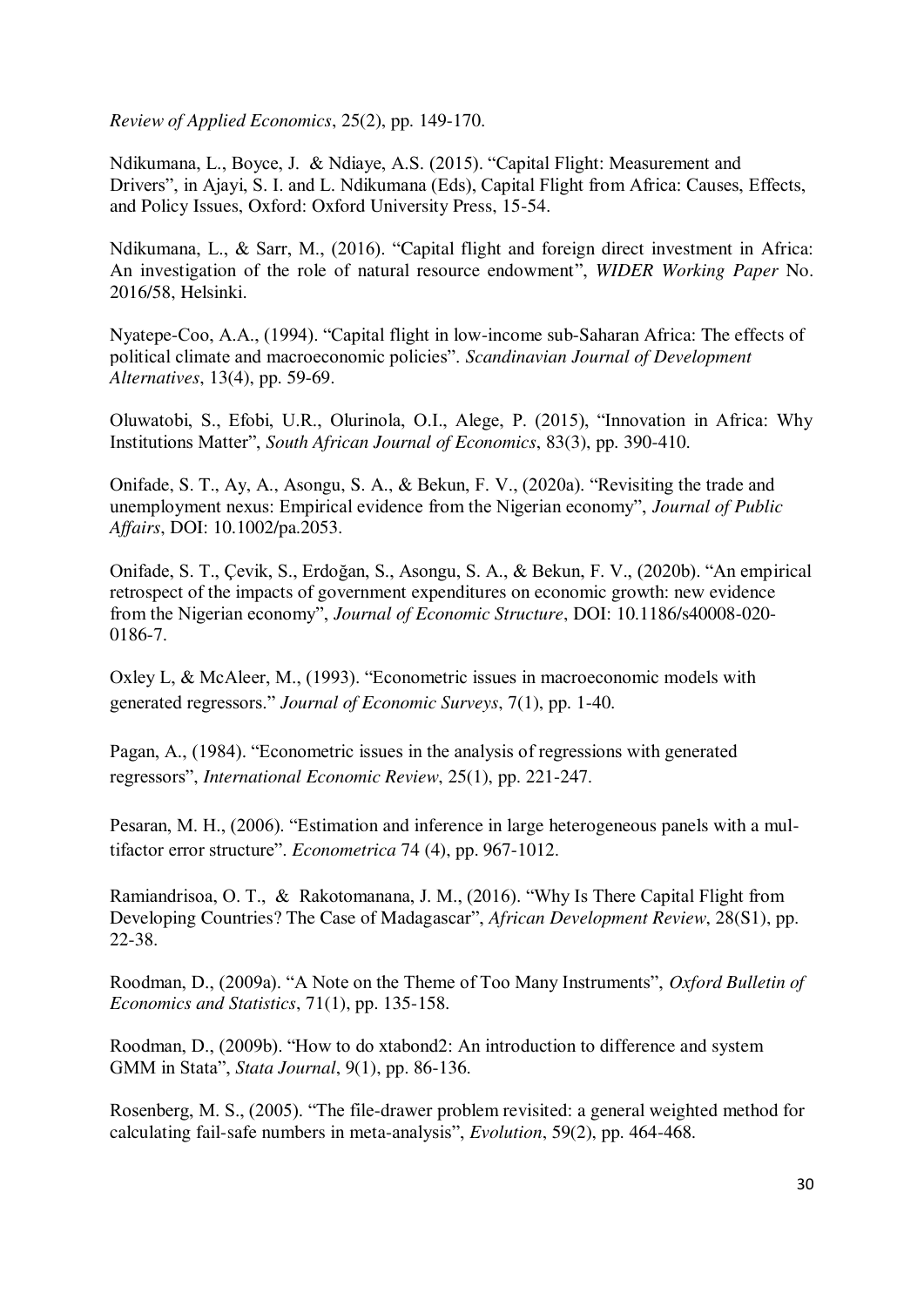Stock, J. H. & M. W. Watson (2002). "Forecasting using principal components from a large number of predictors". *Journal of the American Statistical Association,* 97 (460), pp.1167- 1179.

Sung, H. E., (2004). "Democracy and political corruption: a cross-national comparison". *Crime, Law and Social Change*, 41(2004), pp. 179–194.

Tchamyou, V. S, (2017). "The Role of Knowledge Economy in African Business", *Journal of the Knowledge Economy*, 8(4), pp. 1189–1228.

Tchamyou, V. S., (2020a). "Financial Access, Governance and the Persistence of Inequality in Africa: Mechanisms and Policy instruments", *African Governance and Development Institute*, Yaoundé.

Tchamyou, V. S., (2020b). "Education, Lifelong learning, Inequality and Financial access: Evidence from African countries".Contemporary Social Science. DOI: 10.1080/21582041.2018.1433314.

Tchamyou, V. S., (2019)."The Role of Information Sharing in Modulating the Effect of Financial Access on Inequality".*Journal of African Business*, 20(3), pp. 317-338.

Tchamyou, V. S., &Asongu, S. A., (2017). "Information Sharing and Financial Sector Development in Africa", *Journal of African Business*, 18(7), pp. 24-49.

Tchamyou, V. S., Asongu, S. A., & Nwachukwu, J. C., (2018). "Effects of asymmetric information on market timing in the mutual fund industry", *International Journal of Managerial Finance*, 14(5), pp.542-557.

Tchamyou, V.S., Erreygers, G., & Cassimon, D., (2019a). "Inequality, ICT and Financial Access in Africa", *Technological Forecasting and Social Change*,139(February), pp. 169- 184.

Tchamyou, V. S., Asongu, S. A., & Odhiambo, N. M., (2019b). "The Role of ICT in Modulating the Effect of Education and Lifelong Learning on Income Inequality and Economic Growth in Africa", *African Development Review*, 31(3), pp. 261-274.

Tuomi, K., (2011). "The role of the investment climate and tax incentives in the foreign direct investment decision: Evidence from South Africa". *Journal of African Business*, 12(1), pp. 133- 147.

Westerlund, J., & Urbain, J-P., (2013a). "On the estimation and inference in factor-augmented panel regressions with correlated loadings", *Economic Letters*, 119(3), pp. 247-250.

Westerlund, J., & Urbain, J-P., (2013b). "On the implementation and use of factor-augmented regressions in panel data", *Journal of Asian Economics*, 28(October), pp. 3-11.

Westerlund, J., & Urbain, J-P., (2012). "Cross-sectional averages versus principal components", Maastricht University, RM/11/053, Maastricht.